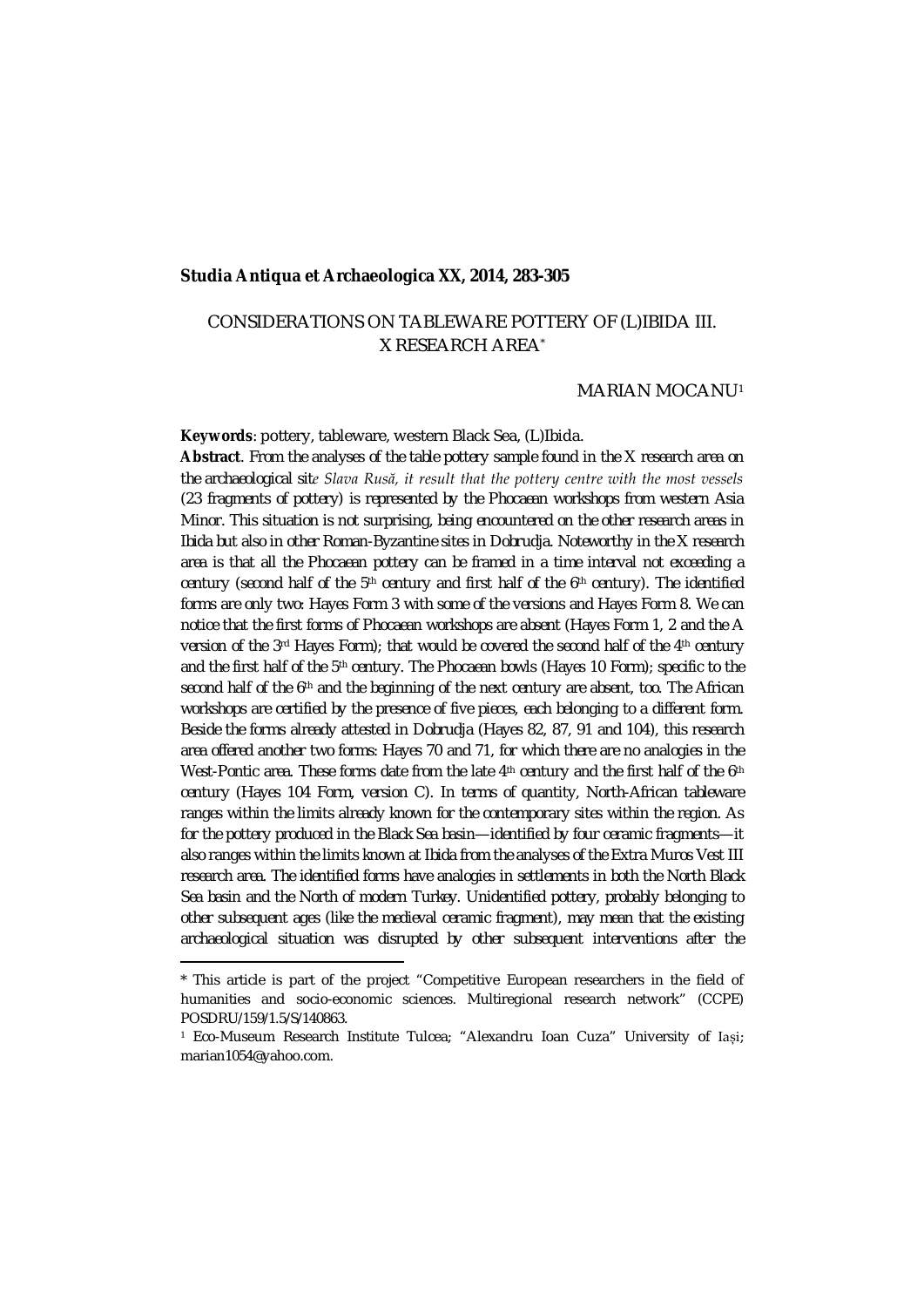*abandonment of the fortification system at Slava Rusă. Besides the modern intervention, a medieval settlement may have also existed, also certified in the Curtina G research area. Further analysis of other material categories from the X research Area, plus comparing data with those obtained by studying the table ware sample, will provide more complete information about the chronology and functionality of the archaeological complex identified in the mentioned research area from (L) Ibida.*

**Rezumat**. *Din analiza eșantionului ceramic al veselei de masă individualizat în sectorul X al șantierului arheologic de la Slava Rusă rezultă că centrul ceramic cu cele mai multe vase (23 de fragmente ceramice) este reprezentat de atelierele phoceene din vestul Asiei Mici. Situația nu este deloc surprinzătoare, fiind întâlnită și pe alte sectoare ale șantierului Ibida, dar și în restul siturilor romano-bizantine din Dobrogea. Demn de remarcat în cazul sectorului X este că toată ceramica phoceeană se datează într-un interval cronologic ce nu depășește un secol (a doua jumătate a secolului al V-lea și prima jumătate a secolului al VI-lea). Formele identificate sunt doar două, Hayes 3 cu o parte din variantele sale și Hayes 8. Remarcăm absența formelor de început ale atelierelor phoceene (Hayes 1, Hayes 2 și Hayes 3, varianta A) ce ar fi ocupat intervalul cronologic din a doua jumătate a secolului al IV-lea până la jumătatea secolului al V-lea. Lipsesc și castroanele phoceene specifice celei de-a doua jumătăți a secolului al VI-lea și începutul secolului următor (forma Hayes 10). Atelierele africane sunt atestate prin cinci piese, fiecare aparținând unei forme diferite. Pe lângă formele deja atestate în Dobrogea (Hayes 82, 87, 91 și 104) acest sector a oferit și două surprize plăcute. Formele Hayes 70 și 71, pentru care nu cunoaștem analogii în spațiul vest-pontic și care se datează la sfârșitul secolului al IV-lea și în prima jumătate a secolului al V-lea, deci mai timpuriu decât ceramica phoceeană descoperită în acest sector. Tot atelierelor nord-africane datorăm și singurul fragment ceramic specific celei de-a doua jumătăți a secolului al VI-lea (forma Hayes 104, varianta C). Din punct de vedere cantitativ ceramica de masă nord-africană de înscrie în limitele deja cunoscute pentru alte situri contemporane din regiune. Despre ceramica produsă în bazinul pontic — identificată prin patru fragmente ceramice putem afirma că și aceasta se înscrie din punct de vedere cantitativ în limitele cunoscute la Ibida după analiza materialului din sectorul Extra Muros Vest III, iar formele identificate își găsesc analogii în diferite așeză atât din bazinul nord-pontic, cât și în așezări din nordul Turciei zilelor noastre. Ceramica neidentificată, susceptibilă de a aparține altor epoci ulterioare (cum este cazul fragmentului ceramic medieval) confirmă că situația arheologică existentă în ziua de azi a fost perturbată și de alte intervenții ulterioare încetării funcționării sistemului de fortificații de la Slava Rusă. Deci iată că, pe lângă intervențiile moderne pentru a scoate piatră de construcție din ruinele fortificației, se adaugă și o posibilă locuire medievală, atestată și în sectorul Curtina G, după cum aminteam în rândurile anterioare. Analiza ulterioară a altor categorii de material din*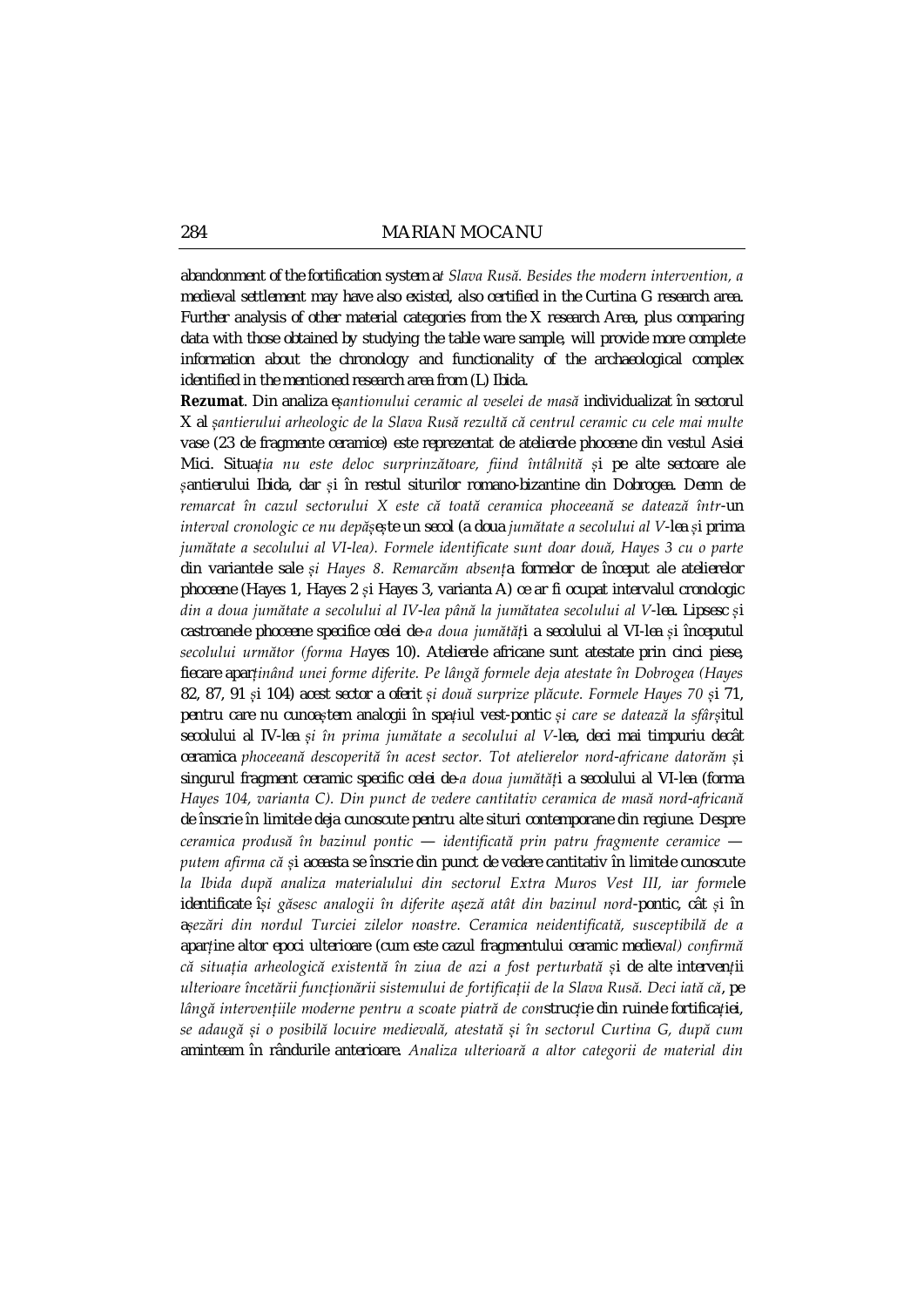*sectorul X și compararea datelor cu cele obținute din studiul eșantionului ceramicii de masă vor putea oferi informații mai multe și mai corecte despre cronologia și funcționalitatea complexelor arheologice identificate în sectorul X al șantierului (L)Ibida.*

In 2007, archaeological research on the south-western wing of the Slava Rusă Roman-Byzantine fortification was initiated, mainly to establish the chronological relation between the city per se and the additional fortification. In that year, a first perpendicular section on the Curtina X research area (conventionally noted SX) was excavated — size  $4 \times 24$  $4 \times 24$  $4 \times 24$  m<sup>2</sup>. The 2008 campaign included the opening of an additional section, SX 1, parallel with the first one. Within the sixth square of the SX section (*extra muros*), a garbage chute was identified and studied; this complex provided a substantial amount of the pottery published in this article. According to the author of the excavation, the garbage chute was used in the chronological interval of the fourth-sixth centuries; the around 50 coins discovered in this point were proven to have belonged to this period[3](#page-2-1). The dwelling discovered in squares 1 and 2 within SX was researched in 2009; a series of pottery fragments, identified on this occasion, are included in the catalogue pertaining to this article. This habitation structure was also dated to the Roman-Byzantine period. Also in 2009, the *extra muros* research continued (square 6), and numerous pottery fragments were discovered in the garbage chute identified the previous year<sup>[4](#page-2-2)</sup>. Considering the lack of necessary funds for archaeological research in Sector X and in the other sectors of the Slava Rusă site, the amount of materials (tableware pottery included) discovered has dropped dramatically starting with 2010.

The items featured in this paper represent the fruits of three research campaigns (2008–2010) in Sector X of the Ibida–Slava Rusă site. Among them, it is worth highlighting six pottery fragments with stamped decoration, which I have published in a recent article, thus not describing

<span id="page-2-1"></span><span id="page-2-0"></span><sup>2</sup> APARASCHIVEI 2008, 282.

<sup>3</sup> APARASCHIVEI 2009, 197–198.

<span id="page-2-2"></span><sup>4</sup> APARASCHIVEI 2010, 174–176.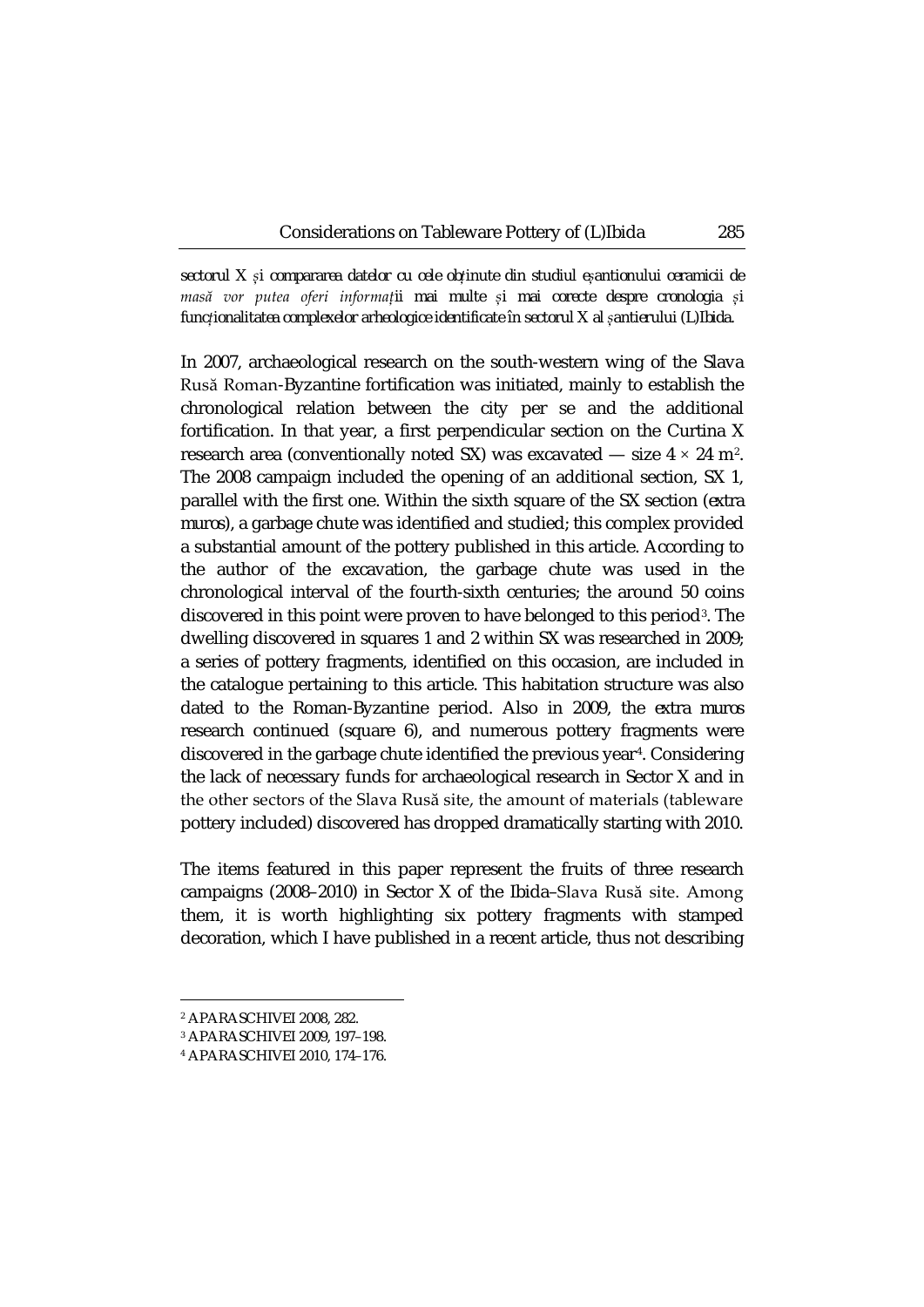them here, too[5](#page-3-0). After processing (washing and marking) the material 54 pottery fragments (rims and bottoms of dishes, bowls or plates) resulted, among which 34 are rims of various tableware forms, which can be determined chronologically. I also mention a piece of Phocaean dish bottom with stamped decoration. All 35 items are featured in the catalogue. There are 19 bottoms, two of which belong to dishes pertaining to Pontic Red Slip, 15 bottoms came from plates or dishes produced in Phocaean workshops, while four belong to vessels with unidentified origin. The 19 bottoms are not featured in the catalogue and they are not taken into account for the quantitative analysis of the pottery sample within X Research Area because they cannot be ascribed a typology.

The 35 typical pottery fragments included in the catalogue pertain to several tableware pottery production centres that functioned throughout the Roman Empire during Late Antiquity. Five pottery fragments belong to northern Africa — more precisely, modern Tunisia. According to J.W. Hayes typology, they belong to African Red Slip. The five pottery fragments represent five distinct forms. A fragment of dish/bowl bottom with significantly arched walls, with short, ring-like bottom and horizontal rim, thickened outer edge, decorated on the upper surface with two incised parallel lines, pertains to Hayes 70. The fragment was discovered in the garbage chute of the sixth square 6 within Section X (Roman-Byzantine context), and the form dates to the first half of the fifth century; in the Athenian Agora, fragments pertaining to this form were discovered within a level dated to Theodosius II by coins<sup>6</sup>. J.W. Hayes also noted, in 1972, that Form 70 is a very rare encounter outside Tunisia. Thus far, this form has not been discovered in any other Late Roman settlement of Dobrudja. There are no analogies in the Roman basin, either. A similar vessel was discovered on the northern African coast, at Berenice, dated to the first half of the fifth century<sup>7</sup>.

A fragment of dish or bowl rim was discovered in the building area, second square of X Research Area. It pertains to Form 71, version B,

<span id="page-3-1"></span><span id="page-3-0"></span><sup>5</sup> MOCANU 2011a, 293–309.

<sup>6</sup> HAYES 1972, 119.

<span id="page-3-2"></span><sup>7</sup> KENRICK 1985, 359–361, fig. 67/641.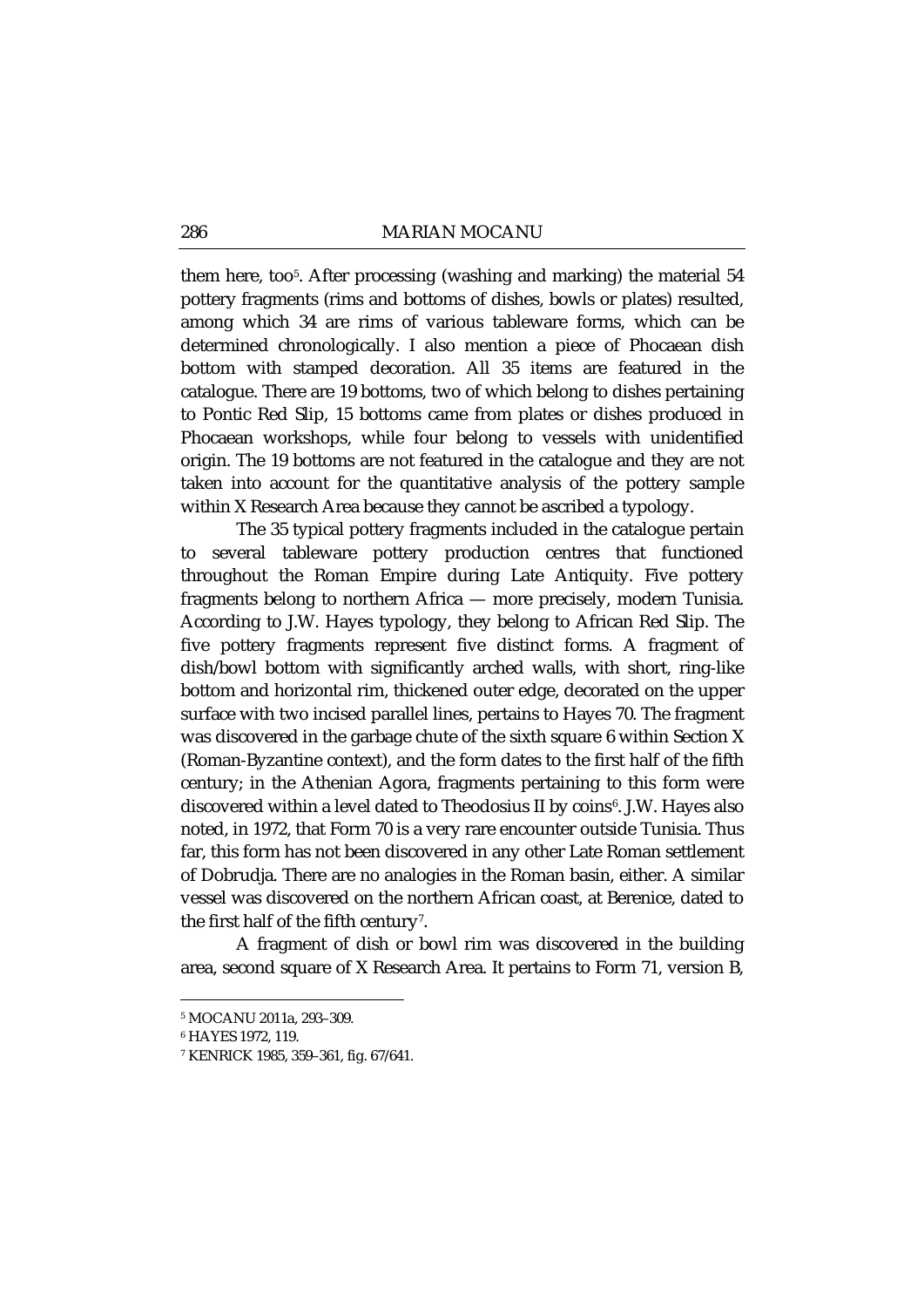as they it is similar to those of Form 70; the difference is that the rim is not horizontal, but chamfered, without decorations. The discovery context places the item between the fourth and the sixth centuries. Version B of Form 71 is specific to the first half of the fifth century<sup>[8](#page-4-0)</sup>. The tableware pertaining to Form 71 has not yet been discovered in Roman Dobrudja or the Pontic basin.

Hayes 82 Form, version B is represent by a single fragment discovered in the same context as the pottery fragment ascribed to Hayes 70 Form. Hayes 82 plates have no analogies in Dobrudja, either. Only one ceramic fragment ascribed to Form 82 was discovered at Slava Rusă, in the Curtina X research area, in a context identical to the one of X Research Area (garbage chute *extra muros*, which functioned in the fourth-sixth centuries)[9](#page-4-1). Plates belonging to Form 82 are encountered in the Mediterranean basin, while Athenian Agora vessels were dated to the second half of the fifth century<sup>[10](#page-4-2)</sup>.

The presence of Hayes 91, version C bowls is not singular at Slava Rusă. The fragment found in X Research Area was discovered in the building area within X Research Area, while the other fragment at Slava Rusă was identified in the pottery sample of Extra Muros Vest III Research Area. These contexts coincide chronologically<sup>11</sup>. In the Episcopal basilica of Histria, four vessels pertaining to version C of Form 91 were inventoried<sup>12</sup>. The form in question was extremely common mainly in settlements within the western Mediterranean basin, where it appears to have been the most common form in the second half of the fifth century<sup>[13](#page-4-5)</sup>.

In the same *extra muros* garbage chute (X Research Area, square 6), a pottery fragment pertaining to Form Hayes 104, version C, was discovered. Thus far, we identified at Slava Rusă a pottery fragment

**.** 

<span id="page-4-0"></span><sup>8</sup> HAYES 1972, 120, fig. 20/71. KENRICK 1985, 361, fig. 67/642.

<span id="page-4-2"></span><span id="page-4-1"></span><sup>9</sup> MOCANU, 2012, 330.

<sup>10</sup> HAYES 2008, 79, p. 229/1118, fig. 35/1118.

<span id="page-4-3"></span><sup>11</sup> MOCANU 2011b, 228, pl. 2/4.

<sup>12</sup> SUCEVEANU 2007, pp. 208–209, pl. 75/29–31.

<span id="page-4-5"></span><span id="page-4-4"></span><sup>13</sup> HAYES 1972, 140–144, fig. 26/21, 23; KENRICK 1985, 364, fig. 67/654.2, 654.3; BONIFAY 2004, 179, fig. 95/type 52.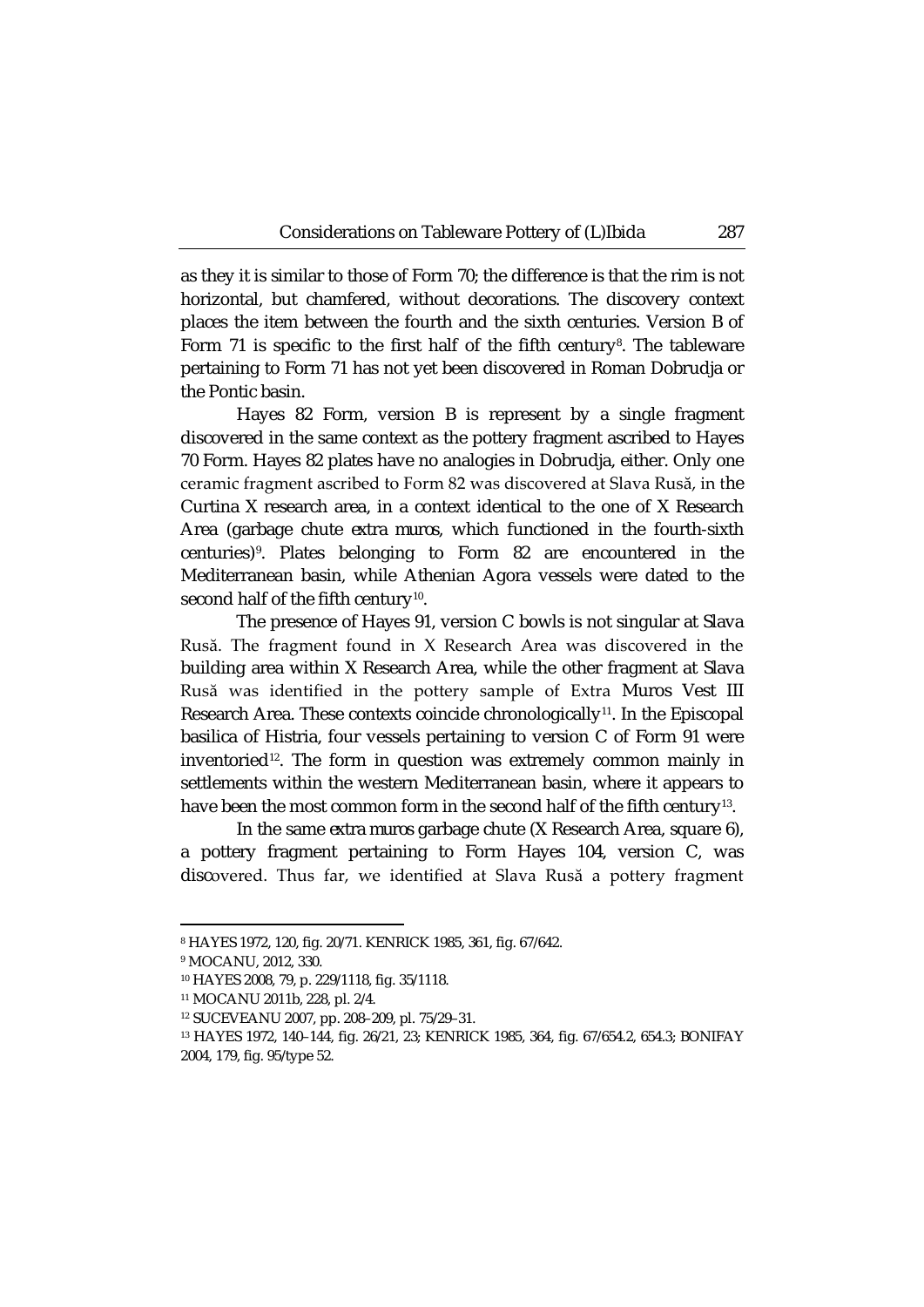pertaining to version A[14;](#page-5-0) version C was attested at Capidav[a15;](#page-5-1) at Halmyris, two fragments were identified on levels 10 and 11[16](#page-5-2) and at Histria on level IV B<sup>[17](#page-5-3)</sup>. Form 104 was widely disseminated in the Mediterranean basin; it was rarely encountered in the Aegean or Pontic basin. Among the Athenian Agora discoveries, version C of Form 104 was dated to the second half of the sixth century<sup>[18](#page-5-4)</sup>.

Four pottery fragments belonging to vessels produced somewhere in the Black Sea basin pertain to Pontic Red Slip. They were classified into three distinct ceramic forms. The first two fragments were discovered in the garbage chute identified in the sixth square within X Research Area, pertaining to Form 4. The bowls/dishes in question have a vertical rim, hemispherical body, curved walls, quite short and annular bottom. In the Pontic basin, we found analogies at Tanais, where vessels are dated to the end of the fourth and the first half of the fifth century<sup>19</sup>. For Dobrudja, we have found no analogies thus far, but this form may have existed in other Late Roman settlements, too, all the more as the Romanian literature has ignored the Pontic Red Slip pottery or, in some cases, it has ascribed it erroneously to micro-Asiatic or even northern African workshops.

The ceramic fragment ascribed typologically to Form 7 was discovered in the same archaeological context with the other two fragments pertaining to the Pontic Red Slip group. Form 7 is known at Slava Rusă; a fragment was discovered in the Extra Muros Vest III Research Area and dated in the second part of the fifth century<sup>20</sup>. In the western Black Sea area, Form 7 is also present in the Topraichioi site, being dated to the first half of the fifth century<sup>21</sup>. In the northern Black Sea

<span id="page-5-0"></span><sup>14</sup> MOCANU 2011b, 228–229, pl. 2/5.

<span id="page-5-2"></span><span id="page-5-1"></span><sup>15</sup> OPRIȘ 2003, 149, pl. 54/346.

<sup>16</sup> TOPOLEANU 2000, 78/169–170, pl. 19/169–170.

<span id="page-5-3"></span><sup>17</sup> SUCEVEANU 1982, 92, fig. 10/6.

<span id="page-5-4"></span><sup>18</sup> HAYES 1972, 160–166, fig. 30/23.

<sup>19</sup> ARSEN'EVA, DOMŽALSKI 2002, 427, fig. 13/568–574.

<span id="page-5-5"></span><sup>20</sup> MOCANU 2011b, 230, pl. 2/7.

<span id="page-5-7"></span><span id="page-5-6"></span><sup>21</sup> OPAIȚ 1985, p. 155; OPAIȚ 1996, 135 (Opaiţ IV form).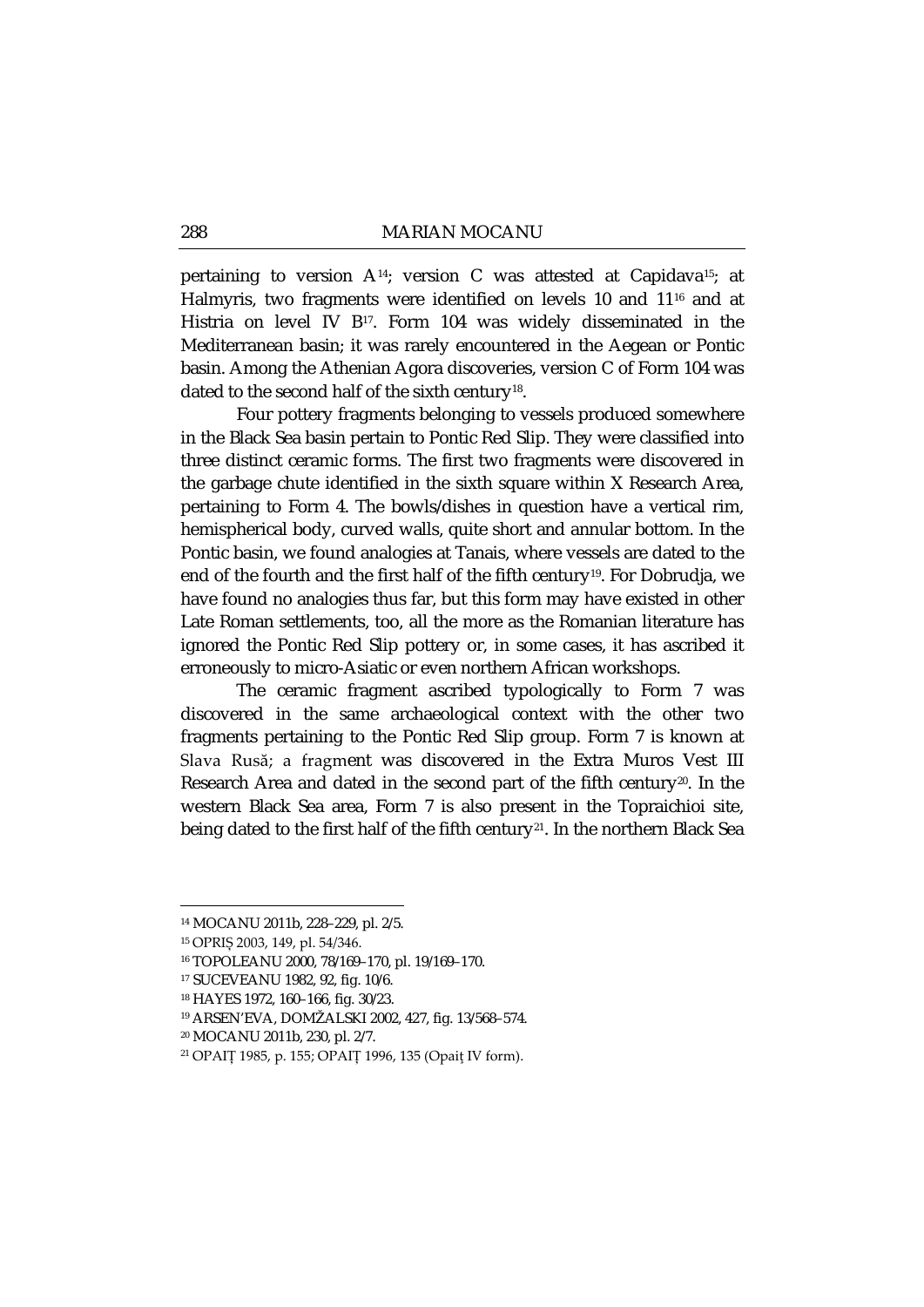area, there are similar vessels at Tanais, dated in the second half of the fifth century and even at the beginning of the subsequent century<sup>[22](#page-6-0)</sup>.

A fragment of a dish with high, vertical rim, separated on the outside from the body of the vessel through a barely noticeable threshold, arched walls and annular bottom, comes from the same context as the rest of fragments pertaining to Pontic Red Slip Ware. This form was not included within a typological series; however, the best analogy is encountered at Pompeiopolis, where the item was dated to the second half of the fourth century and the first half of the subsequent century<sup>23</sup>.

Just like in all Late Roman sites in Dobrudja, the tableware pottery produced in the Phocaean workshops—known as Late Roman C—is dominant. In case of X Research Area at Slava Rusă, were identified 23 pottery fragments pertaining to vessels imported from the west of Asia Minor. They were ascribed typologically to Forms 3 (versions from b to g) and 8. Five pottery fragments—four of which were discovered in the garbage chute of C 6 and one near the access stair on the precinct, identified in SX 1—pertain to version B. All these fragments have characteristics specific to version B; an incised decoration done with a small cogwheel is present on the outside surface of the rim. In the Ibida site, five other ceramic fragments that pertain to version B were discovered in the Extra Muros Vest III Research Area<sup>[24](#page-6-2)</sup>. Among the Late Roman archaeological sites in Dobrudja where this version of Form 3 was pinpointed, we mention the following: Tropaeum Traiani<sup>[25](#page-6-3)</sup>, Halmyris<sup>[26](#page-6-4)</sup> or Capidava[27](#page-6-5). Version B of Form 3 circulated mainly in the eastern Mediterranean basin; in Athenian Agora, it was dated in the second half of the fifth century[28](#page-6-6).

All four pottery fragments classified as version C of Hayes 3 Form were discovered in the garbage chute of the sixth square. This version is

**.** 

<span id="page-6-0"></span><sup>22</sup> ARSEN'EVA, DOMŽALSKI 2002, 427–428, fig. 13/575–577.

<span id="page-6-2"></span><span id="page-6-1"></span><sup>23</sup> DOMŽALSKI 2012, 7, fig. 3/10–11.

<sup>24</sup> MOCANU 2011b, 232–233, pl. 3/13–15.

<span id="page-6-3"></span><sup>25</sup> BOGDAN-CĂTĂNICIU, BARNEA 1979, 187/NV/2(11), fig. 160/2(11).

<span id="page-6-4"></span><sup>26</sup> TOPOLEANU 2000, 48–49, pl. 3/23–26.

<sup>27</sup> OPRIȘ 2003, 151/355 (without illustrations).

<span id="page-6-6"></span><span id="page-6-5"></span><sup>28</sup> HAYES 2008, 239–240/1255–1263, fig. 38/1255–1263.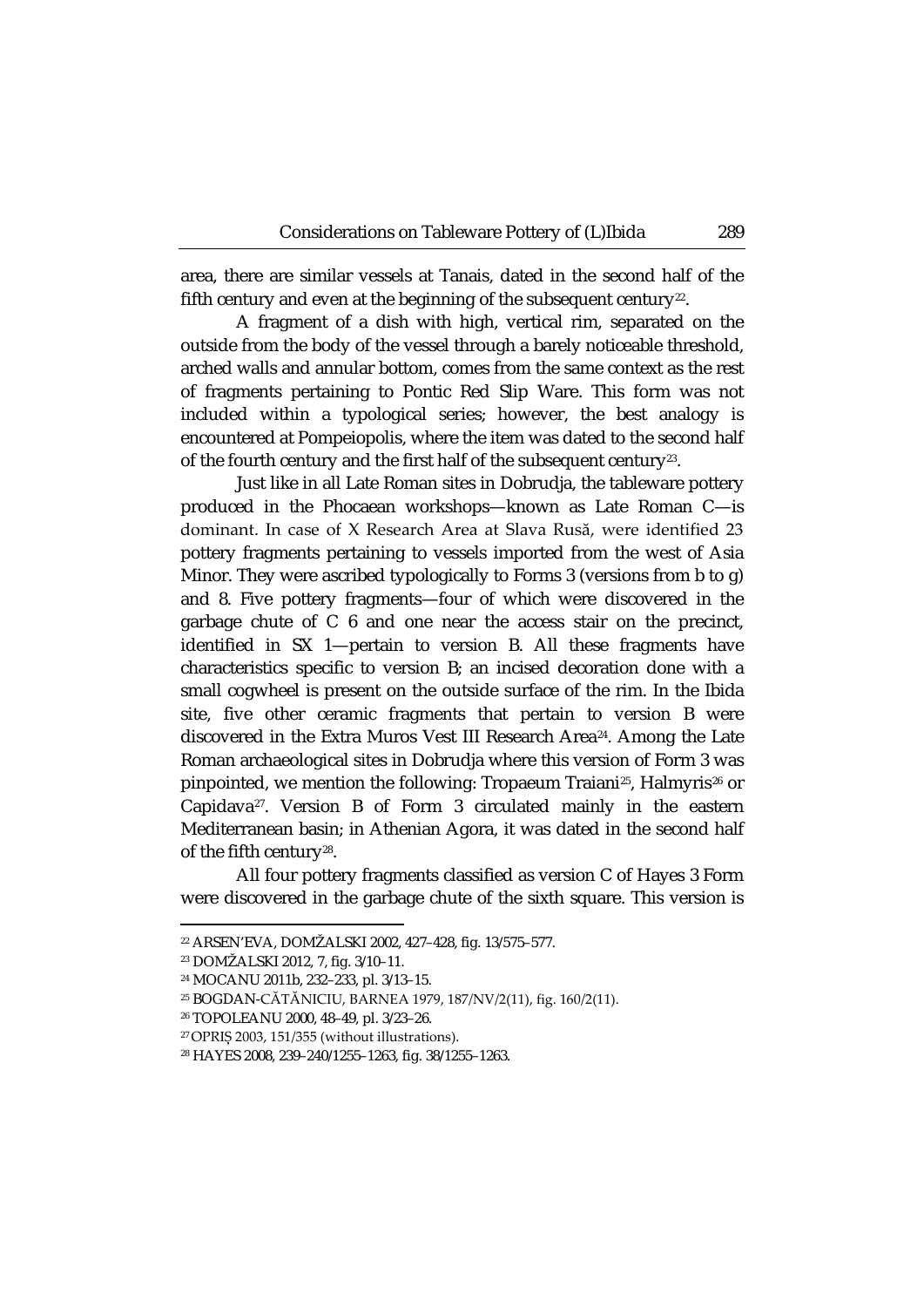well documented at Slava Rusă: 22 fragments were discovered in Extra Muros Vest III Research Area[29.](#page-7-0) Pottery fragments belonging to version C were identified at Halmyris<sup>[30](#page-7-1)</sup> or at Histria<sup>[31](#page-7-2)</sup>. The dissemination area of version C is similar to the one of the preceding version, just like the corresponding chronological interval[32.](#page-7-3)

Hayes 3 Form, version D is attested by a single pottery fragment, discovered in the same garbage chute within the sixth square. The ceramic fragment within X Research Area adds to the four similar fragments discovered in Extra Muros Vest III Research Area<sup>33</sup>. Compared to the aforementioned ones, version D is less known in the Dobrudjan space; the only analogy is encountered at Halmyris<sup>34</sup>. In the case of this version, too, the dating coincides with the second half of the fifth century<sup>35</sup>.

Version E, along with version C of Hayes 3 Form, is the most common within the archaeological site of Slava Rusă. Six pottery fragments discovered in the garbage chute within the sixth square or in the area of the dwelling identified in the second square pertain to version E. This version is very well represented in the ceramic sample of Ibida: 23 fragments in Extra Muros Vest III Research Area<sup>[36](#page-7-7)</sup>, as well as other discoveries from other sectors such as Curtina G research area. The Form Hayes 3, version E, is known in the scientific literature as an evolution of version C, and it circulated at the end of the fifth century and in the first decades of the sixth century<sup>[37](#page-7-8)</sup>.

Hayes 3 Form, version F, is disseminated in all the important settlements of Late Antiquity in Dobrudja; it is attested at Tropaeum Traiani<sup>[38](#page-7-9)</sup>, Halmyris<sup>39</sup>, Capidava<sup>[40](#page-7-0)</sup> or Histria<sup>41</sup>. In X Research Area, were

**.** 

<span id="page-7-10"></span><span id="page-7-0"></span><sup>29</sup> MOCANU 2011b, 233–235, pl. 3/18–22, pl. 4/24–29.

<sup>30</sup> TOPOLEANU 2000, 49–50, pl. 3/27–30, p.4/31–34.

<span id="page-7-2"></span><span id="page-7-1"></span><sup>31</sup> SUCEVEANU 2007, 204, pl. 74/2–3.

<span id="page-7-3"></span><sup>32</sup> HAYES 2008, 240–241/1266–1273, fig. 39/1266–1273.

<span id="page-7-5"></span><span id="page-7-4"></span><sup>33</sup> MOCANU 2011b, 235–236, pl. 4.40–43.

<sup>34</sup> TOPOLEANU 2000, 50, pl. 4/35038.

<span id="page-7-6"></span><sup>35</sup> HAYES 1972, 329–333, fig. 68/13.

<span id="page-7-7"></span><sup>36</sup> MOCANU 2011b, 236–238, pl. 5 and pl. 6/53–57.

<span id="page-7-8"></span><sup>37</sup> HAYES 1972, 329–333, fig. 68/14–16.

<span id="page-7-9"></span><sup>38</sup> BOGDAN-CĂTĂNICIU, BARNEA 1979, 189, fig. 167/2(6).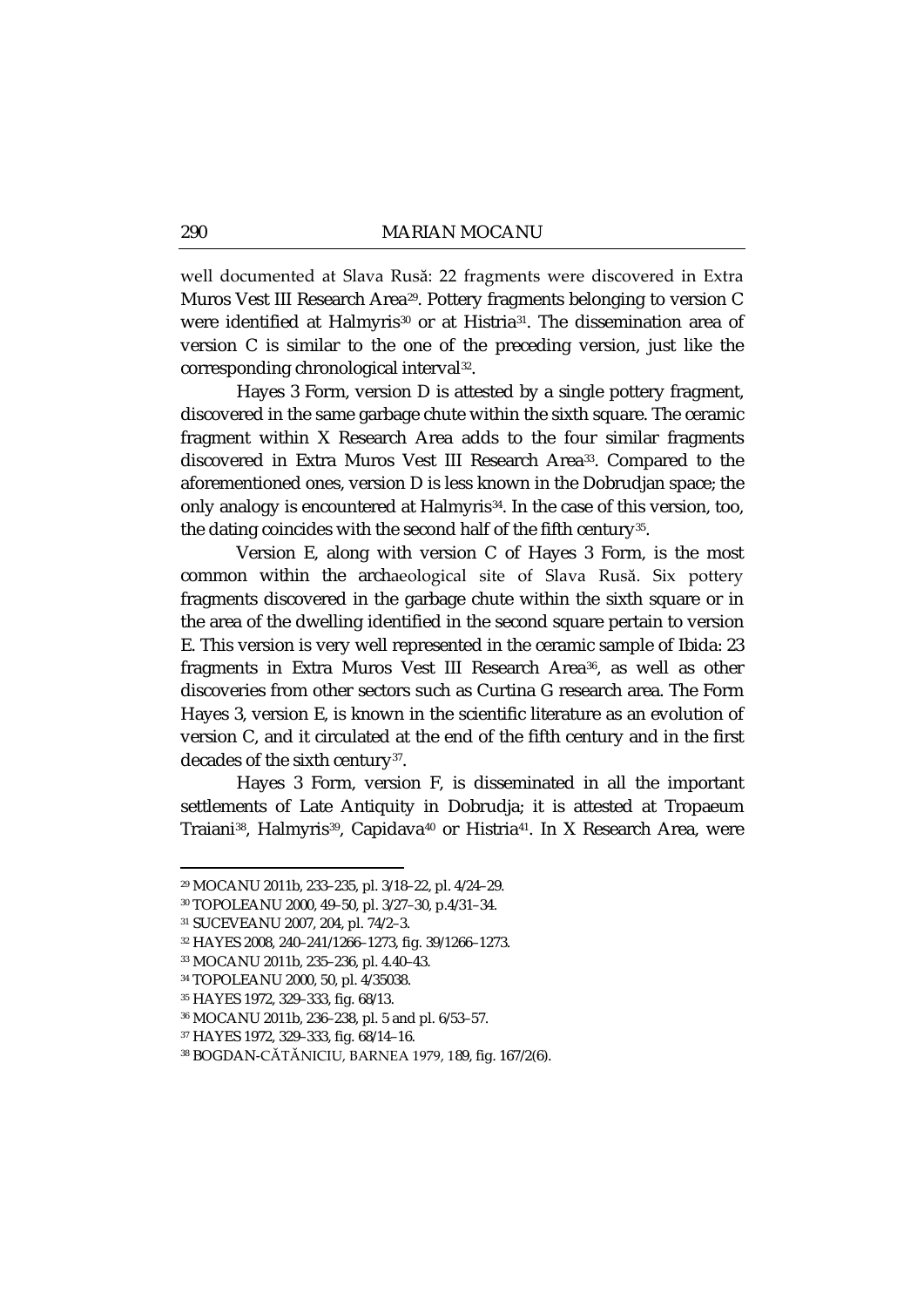discovered three pottery fragments, all in the same context defined by the garbage chute within the sixth square. Version F is considered the successor of version E and it circulated in the entire Mediterranean basin and in the Pontic area in the first half of the sixth century<sup>42</sup>.

Version G is the last Hayes 3 Form discovered in X Research Area; the only pottery fragment comes from the same garbage chute where most of the pottery items pertaining to tableware were discovered. This form, just like the preceding one, dates to the first half of the sixth century<sup>43</sup>. In Dobrudja, there are analogies for this version at Halmyris<sup>[44](#page-8-2)</sup> and Histria<sup>45</sup>.

The second form that pertains to the Phocaean workshops and that was discovered in X Research Area is Hayes 8. Both pottery fragments come from the garbage chute identified in the sixth square. This form is encountered especially in eastern Mediterranean settlements; in the Athenian Agora, it was discovered on a level belonging to the second half of the fifth centur[y46.](#page-8-4) In similar stratigraphic conditions, Hayes 8 Form is attested at Thassos, too<sup>47</sup>. Besides the three fragments of Ibida discovered in Extra Muros Vest III Research Area<sup>48</sup>, in Dobrudja this form is attested at Halmyris on levels 9 and 10[49](#page-8-7).

The ceramic fragment with stamped decoration is ascribed to type I, with geometric or vegetal motifs; at Ibida, another 11 pottery fragments pertaining to this type were discovered. In the particular case of the fragment presented in the catalogue, the decoration shows rhombuses with a double frame enclosed within squares with a double square. The stamp was applied repeatedly around the centre of the vessel; it is framed

<sup>39</sup> TOPOLEANU 2000, 51–52, pl. 5/47–52 and pl. 6/53–56.

<sup>40</sup> OPRIȘ 2003, 151, pl. 54/363.

<sup>41</sup> SUCEVEANU 2007, 205–206, pl. 74/4–13.

<sup>42</sup> HAYES 1972, 329–335, fig. 69/23–25.

<span id="page-8-1"></span><span id="page-8-0"></span><sup>43</sup> HAYES 1972, 331 (without illustrations).

<span id="page-8-3"></span><span id="page-8-2"></span><sup>44</sup> TOPOLEANU 2000, 53, pl. 6/57–61.

<sup>45</sup> SUCEVEANU 2007, 206, pl. 74/15–16.

<span id="page-8-4"></span><sup>46</sup> HAYES 2008, 242–243, fig. 40/1294–1297.

<span id="page-8-5"></span><sup>47</sup> ABADIE-REYNAL, SODINI 1992, 24/CF 108, fig. 7/108.

<span id="page-8-6"></span><sup>48</sup> MOCANU 2011b, 240, pl. 8/90–92.

<span id="page-8-7"></span><sup>49</sup> TOPOLEANU 2000, 59–60, pl. 10/94–97.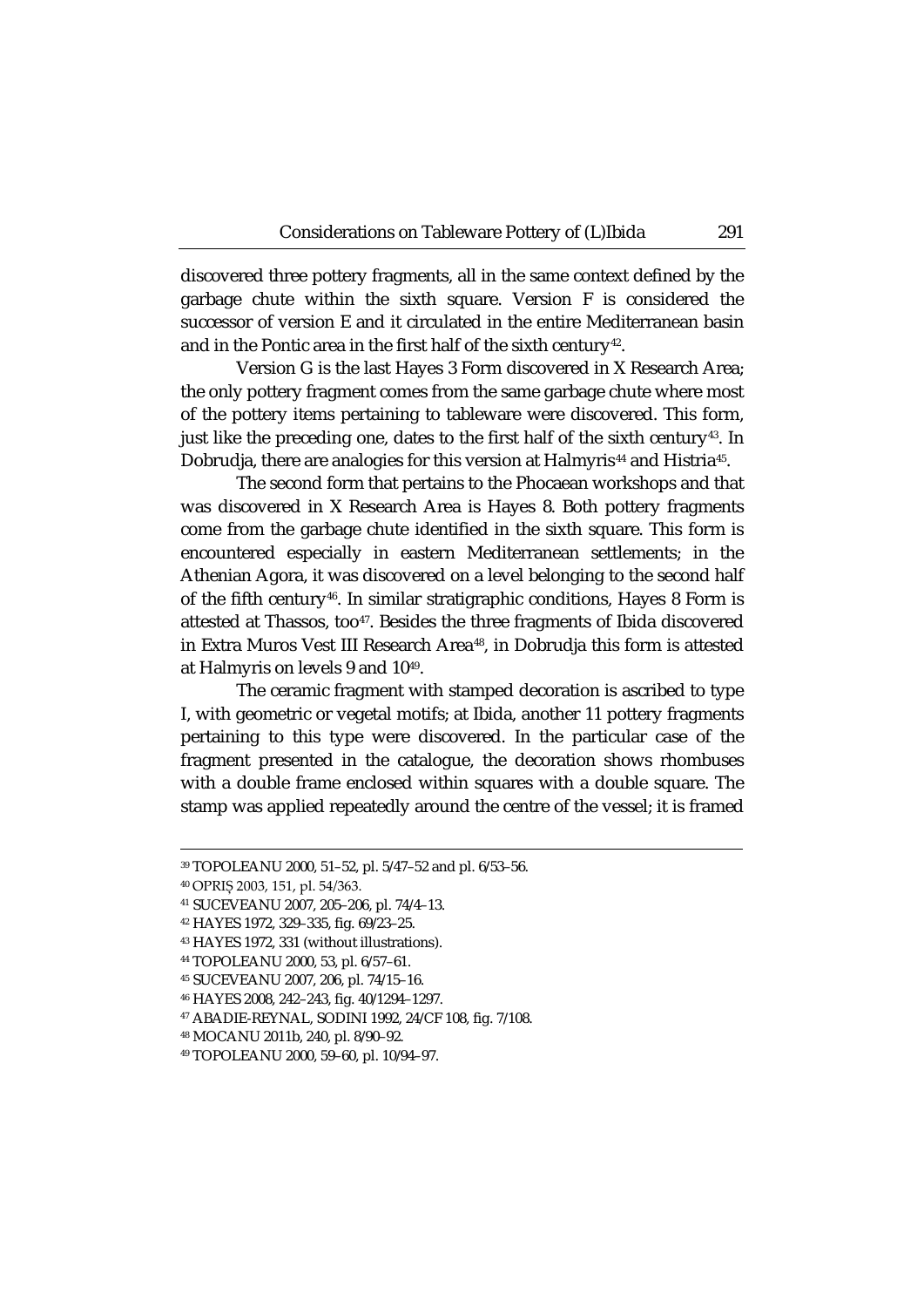outward and inward by a circle made through incision with small cogwheel. The ceramic fragment belongs to the II B decorative style, according to the typology made by J.W. Hayes; hence, it can be dated to the second half of the fifth century.

Three fragments (classified as *varia*) among the 35 ones comprised in the sample, discovered in X Research Area, are still unidentified from the perspective of production workshops; therefore, we cannot determine their area of origin. The first ceramic fragment (catalogue  $-$  No 33) belongs to a dish/platter; the form is rather similar to that of vessels produced in workshops within the Pontic basin (Form 3, Pontic Red Slip) or in Phocaean workshops (Form Hayes 2). The characteristics and texture of the fabric, the slip hue and the decoration applied on the upper side of the rim show that this vessel could not have been produced in one of the aforementioned production centres. Considering the morphological features of the fabric, the pottery was more likely produced in the western Black Sea area. Moreover, considering the slip hue and the decorative element, this vessel is probably older than the pottery featured above. The second pottery fragment (catalogue — No 34) belongs to some kind of dish. This time, we tend to believe that this is a medieval vessel, taking into account the decoration made with the comb and featured on the outside surface of the rim and of the body. The quality of the fabric and the lack of slip—along with the decorations—make us ascribe it to the people of Dridu culture. This discovery would not be extremely surprising, because we found traces of medieval habitation when researching the inside of Tower 8, in the level of ruins $50$ . The last of the three unidentified fragments (catalogue  $-$  No 35) is a bottom fragment pertaining to Hayes 2 Form, produced in the workshops of Çandarli; however, we mention that the slip is not very qualitative. Therefore, this pottery fragment, just like the first of the *varia* category (catalogue — No 33,) could be dated toward the end of the second or somewhere in the subsequent century.

<span id="page-9-0"></span><sup>50</sup> PARASCHIV, et al. 2008, 281.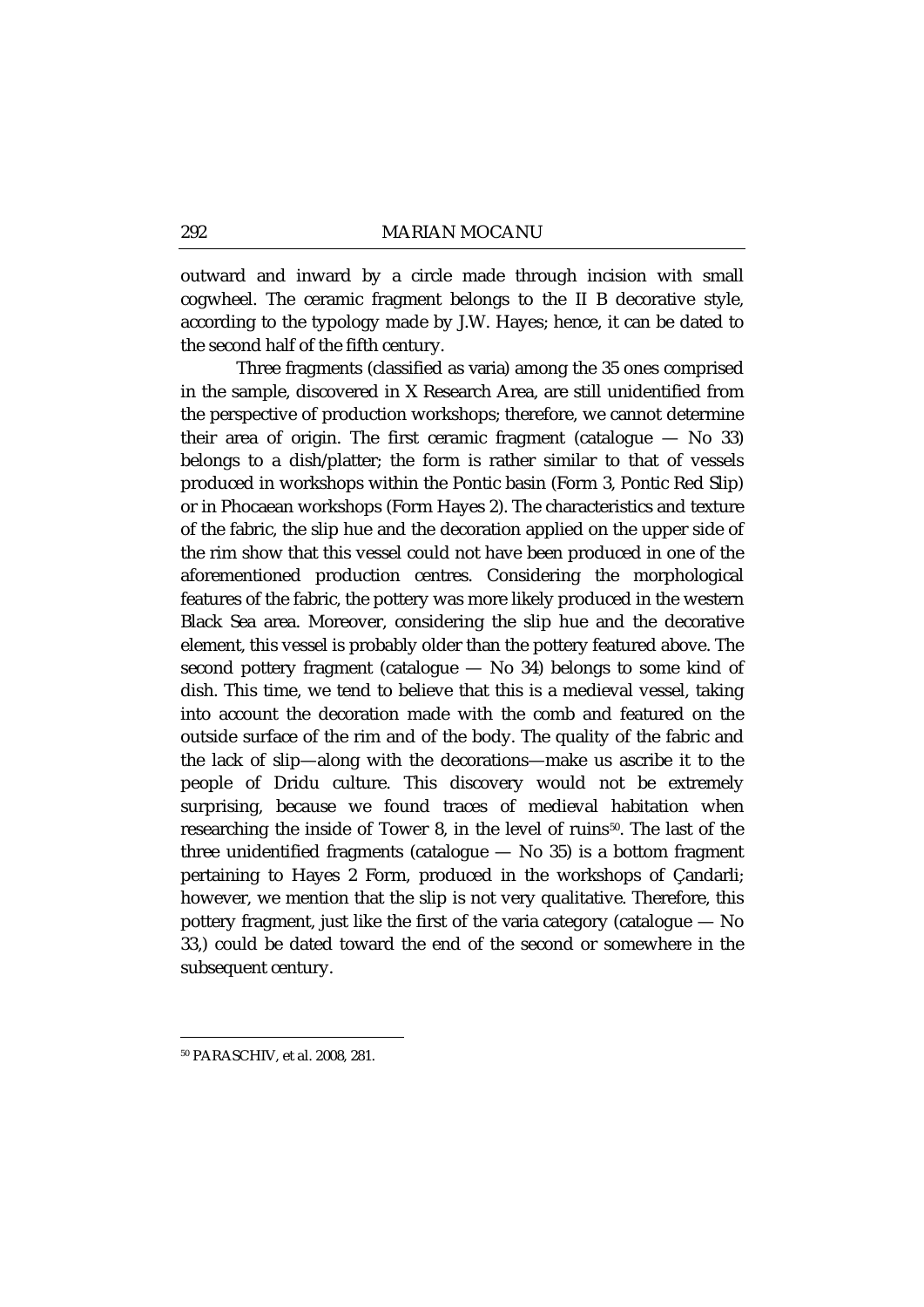The analysis of the ceramic sample of individualized tableware within X Research Area, Slava Rusă archaeological site, shows that the ceramic centre with most vessels (23 pottery fragments) is represented by Phocaean workshops in the west of Asia Minor. The situation is not very surprising; it is also encountered in other sectors of the Ibida site, as well as in the rest of Roman-Byzantine sites in Dobrudja. As for X Research Area, it is worth underlining that the Phocaean pottery is dated to a chronological interval not exceeding a century (the second half of the fifth century and the first half of the sixth century). We have identified only two forms: Hayes 3, with some of its versions, and Hayes 8. We also highlight the initial forms produced by Phocaean workshops (Hayes 1, Hayes 2 and Hayes 3, version A), which would have occupied the chronological interval between the second half of the fourth century and the half of the fifth century. Furthermore, we have not found the Phocaean dishes specific to the second half of the sixth century and the beginning of the subsequent century (Hayes 10 Form).

African workshops are attested by five pieces, each belonging to a different form. Besides the forms already attested in Dobrudja (Hayes 82, 87, 91 and 104), this sector provided two additional surprises. The forms Hayes 70 and 71, for which there are no analogies in the West-Pontic space and which date from the end of the fourth and the first half of the fifth century, thus older than the Phocaean pottery discovered in this sector. The North-African workshops are also the origin of the only pottery fragment specific to the second half of the sixth century (Hayes 104 Form, version C). From a quantitative perspective, the North-African tableware pottery ranges within the well-known limits for other contemporary sites of the region.

As for the pottery produced in the Pontic basin—present through four pottery fragments—we can posit that, from a quantitative standpoint, it ranges within the limits set for Ibida after analysing the material from Extra Muros Vest III Research Area. The forms identified have analogies in various settlements, from both the North-Pontic basin and settlements from the modern north of Turkey.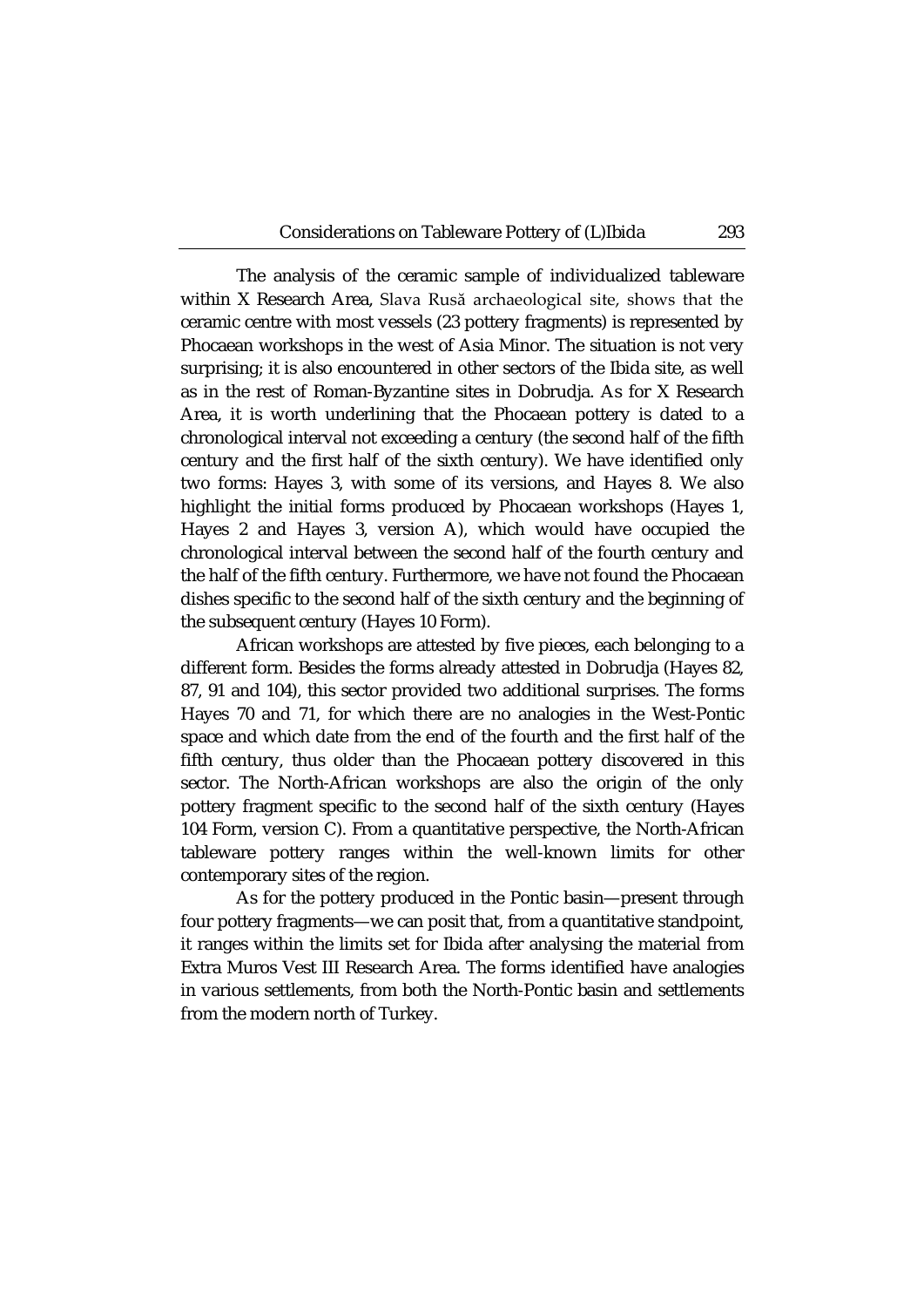The unidentified pottery, susceptible of pertaining to later periods (such as the medieval pottery fragment), confirms that the existing archaeological situation was perturbed by other interventions, too, subsequent to the abandonment of the Slava Rusă fortification. Therefore, besides the modern interventions done to take out construction stone from the fortification ruins, a medieval habitation may have existed, also attested in X research area, as mentioned above.

The subsequent analysis of other categories of materials within X Research Area and their comparison with data obtained from the study of tableware pottery sample will provide more numerous and correct information about the chronology and functionality of archaeological complexes identified in X Research Area of the Ibida site.



Graphic 1. Workshops origin of tableware discovered in Research Area X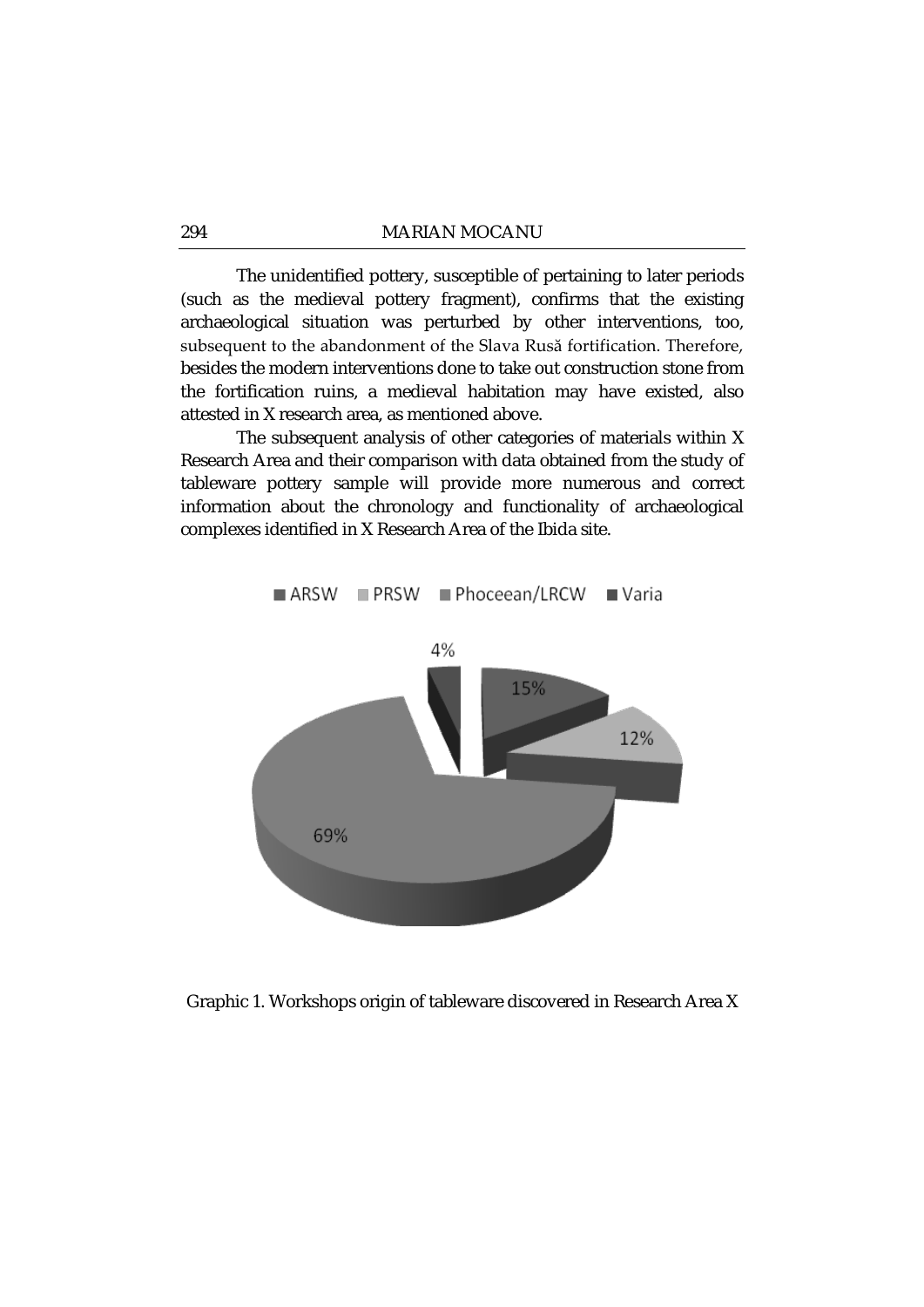

Graphic 2. Chronological frame of the fine ware assemblage discovered in Research Area X

### Catalogue

## African Red Slip

Hayes 70

1. Dish, rim fragment. Ibida 2009, SX, C6, *extra muros*, -3.15 m. Reddish brown fabric (2.5 YR 4/6 reddish brown) with grained aspect. Red slip (10 R 5/8 red). Upper surface of the rim is decorated with two incised parallel lines. Size: 3.2 X 3.7.

Hayes 71, version B

2. Dish, rim fragment. Ibida 2010, SX, C2, -1.20 m. Reddish brown fabric (2.5 YR 4/6 reddish brown) with impurities. High-quality red slip (10 R 5/8 red). Fragment without illustration.

Hayes 82, version B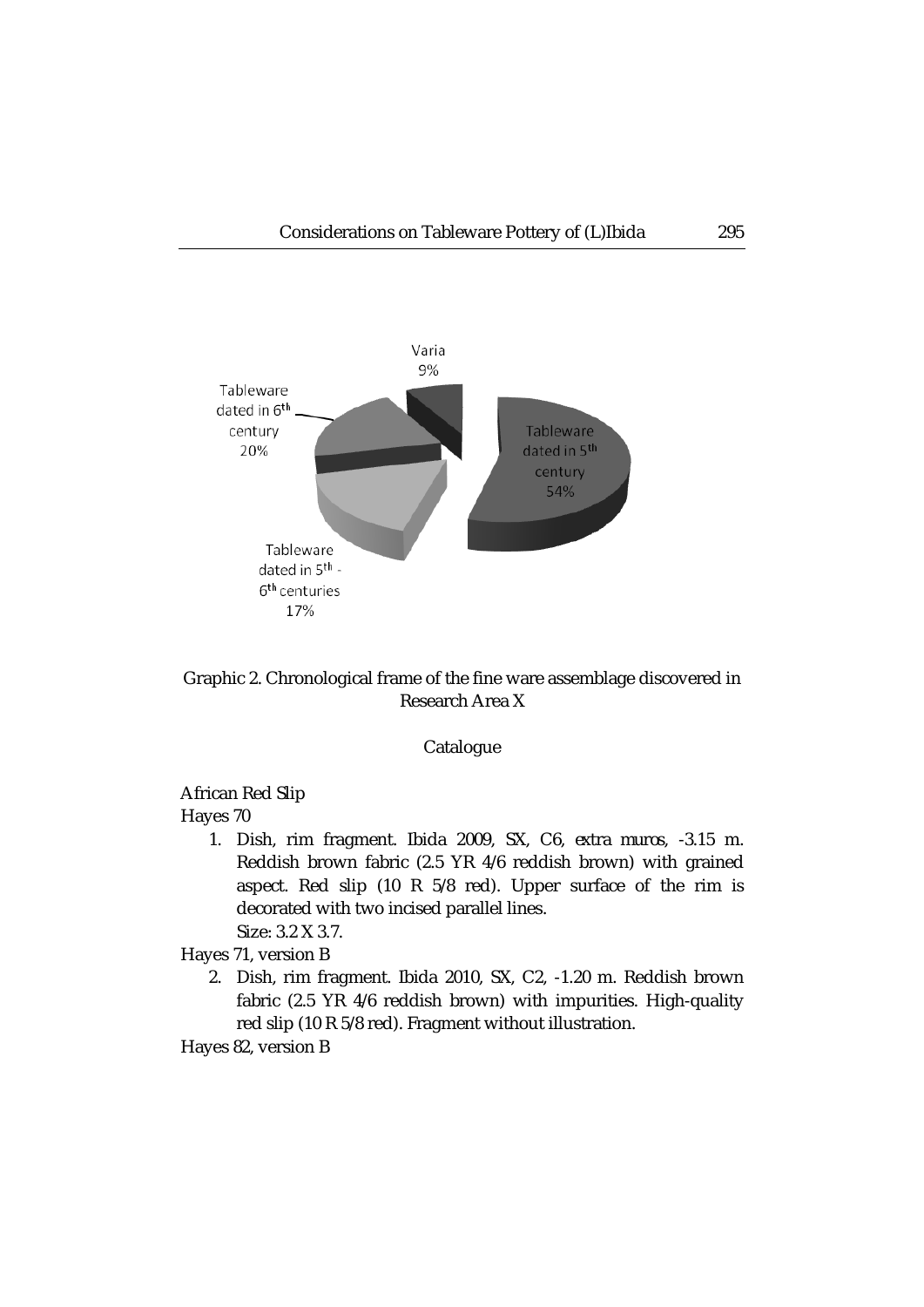3. Plate/dish, rim fragment. Ibida 2009, SX, C6, *extra muros*, -3.10 m. Orange fabric (5 YR 6/6 orange). Slip of the same colour. Rim decorated on the outside surface with two incised parallel lines. Fragment without illustration.

### Hayes 91, version C

4. Bowl, rim fragment. Ibida 2009, SX, C1-2, -1 m. Reddish brown fabric (2.5 YR 4/6 reddish brown). Red slip (10 R 5/8 red), shiny on the outside.

Size: 5.9; Hp: 1.6.

- Hayes 104, version C
	- 5. Platter, rim fragment and the upper part. Ibida 2009, SX, C6, -2.80 m. (at the foot of the precinct). Orange fabric (5 YR 8/4 pale orange). High quality and shiny orange slip (2.5 YR 7/8 orange). Size: 33.8; Hp: 3.1.

Pontic Red Slip

Form 4

- 6. Bowl, rim fragment and the upper part. Ibida 2009, SX, C6, -2.90 m. Bright reddish brown fabric (5 YR 5/8 bright reddish brown). Red slip (10 R 5/8 red), porous on the outside surface. Size: 27.6; Hp: 3.5.
- 7. Bowl, rim fragment and the upper part. Ibida 2008, SX, C6, -2.80 m. Bright reddish brown fabric (5 YR 5/8 bright reddish brown). Slip of the same colour. Fragment without illustration.

Form 7

8. Dish, fragment the upper part. Ibida 2009, SX, C6, *extra muros*, -3.10 m. Reddish brown fabric (5 YR 5/8 bright reddish brown), with few impurities in composition. Red slip (10 R 5/8 red) unevenly applied on outside. The rim bears traces of secondary burning. Size: 27.7; Hp: 3.8.

Uncategorized form

9. Dish, rim fragment and the upper part. Ibida 2009 SX, C6, *extra muros*, -3.10 m. Bright reddish brown fabric (5 YR 5/8 bright reddish brown), slip of the same hue, porous especially on outside.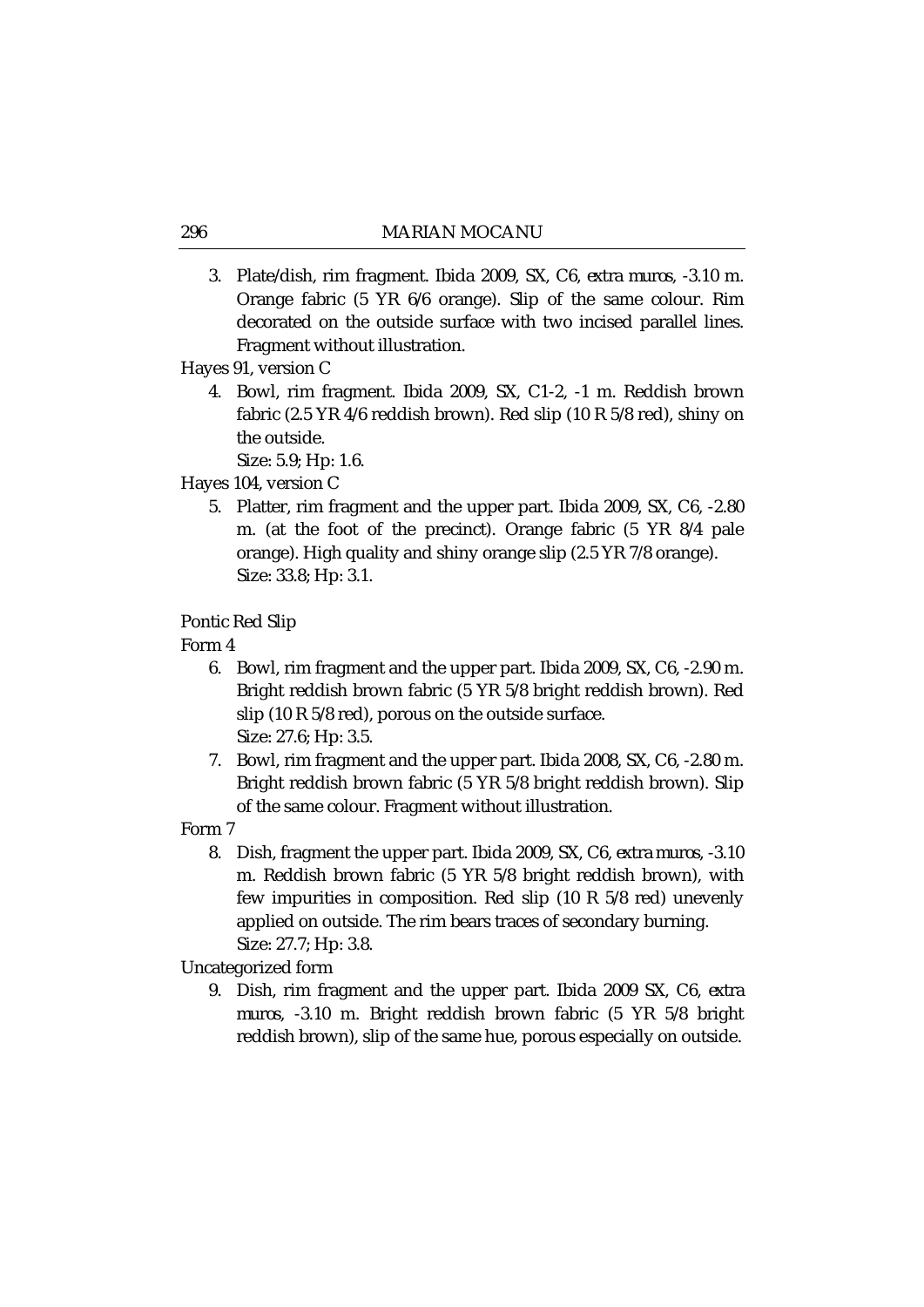Size: 25.8; Hp: 3.5.

Phocaean Red Slip / Late Roman C

Hayes 3, version B

10. Dish, rim fragment and the upper third. Ibida 2009, SX1, -2.80 m. (intra muros – near the stair). Bright brown fabric with limestone particles (2.5 YR 5/8 bright brown), Reddish brown slip (2.5 YR 4/8 reddish brown). Outside surface of the rim decorated with a small cogwheel.

Size: 29; Hp: 3.4.

11. Dish, rim fragment and the upper part. Ibida 2009, SX, C6, *extra muros*, -3.20 m. Reddish brown fabric with fine limestone particles (2.5 YR 4/8 reddish brown), Dark reddish brown slip (2.5 YR 3/6 dark reddish brown). Outside surface of the rim decorated with a small cogwheel.

Size: 27.8; Hp: 3.7.

- 12. Dish, rim fragment. Ibida 2009, SX, C6 *extra muros*, -3.25 m. Reddish brown fabric (2.5 YR 4/8 reddish brown) with traces of impurities. Bright brown slip (2.5 YR 5/6 bright brown). On the outside surface of the rim, decorated with a small cogwheel. Size: undeterminable; Hp: 2.7.
- 13. Dish, rim fragment and the upper part. Ibida 2009, SX, C6, -3.20 m. Dark reddish brown fabric (2.5 YR 3/4 dark reddish brown) with numerous limestone particles. Slip of the same hue. Outside surface of the rim decorated with a small cogwheel. Size: 29.8; Hp: 3.8
- 14. Dish, rim fragment. Ibida 2009, SX1, C6, -4 m. Reddish brown fabric (2.5 YR 4/8 reddish brown) with limestone particles. Orange slip (2.5 YR 6/6 orange). Fragment without illustration.

Hayes 3, version C

15. Dish, rim fragment and the upper part. Ibida 2008, SX, C6, -2.25 – 2.40 m. Reddish brown fabric (2.5 YR 4/6 reddish brown) with limestone particles. Orange slip (2.5 YR 6/8 orange). Size: 31.8; Hp: 3.5.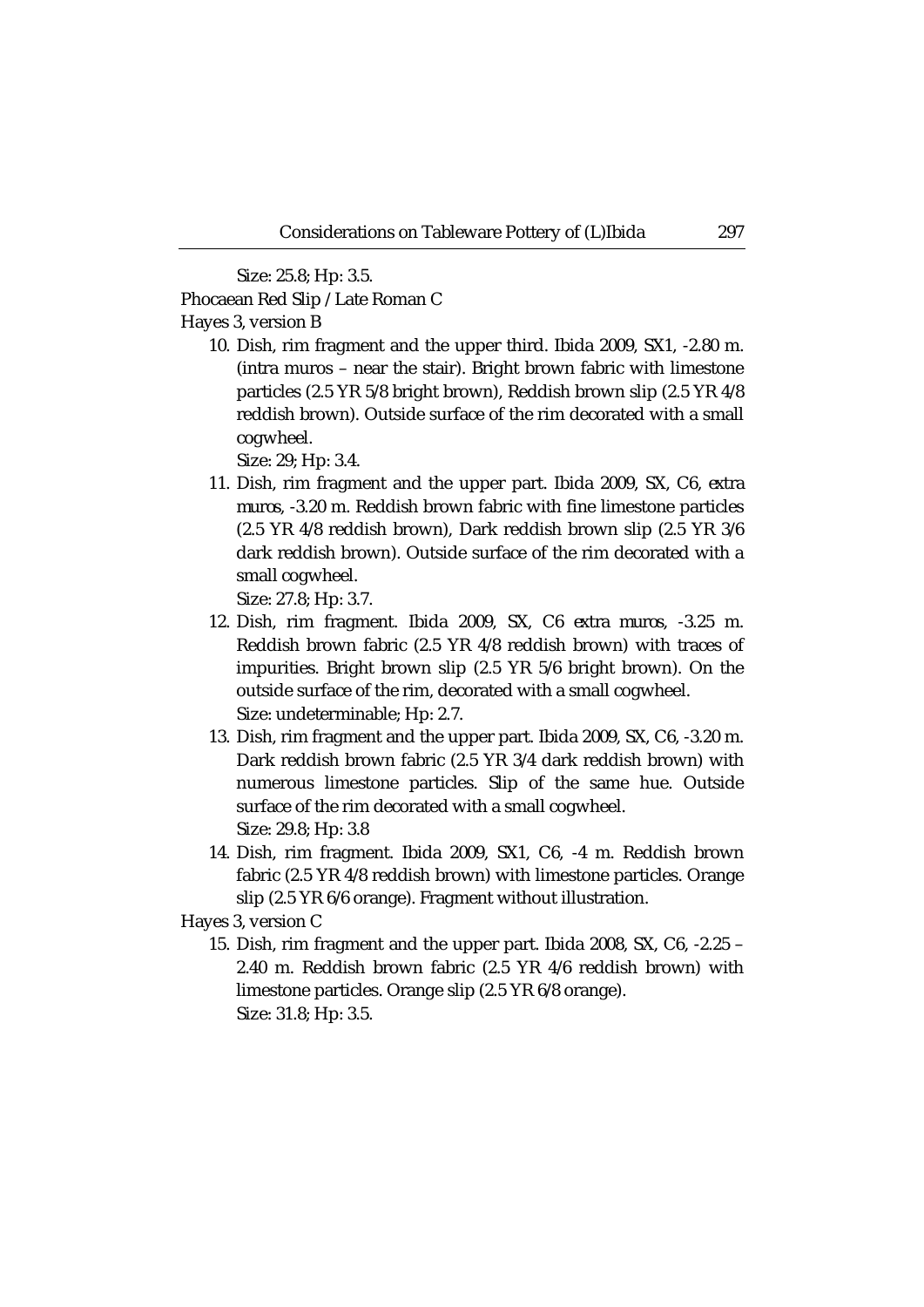- 16. Dish, rim fragment and the upper part. Ibida 2009, SX1, C6, -2.50 m (at the foot of the precinct). Dark reddish brown fabric (2.5 YR 3/4 dark reddish brown) with numerous limestone particles. Dark reddish brown slip (2.5 YR 3/6 dark reddish brown). Outside surface of the rim decorated with a small cogwheel and and covered with a layer of brownish dye. (21) Size: 31.6; Hp: 3.3.
- 17. Dish, rim fragment and the upper third. Ibida 2008, SX, C6, -2.25 2.40 m. Reddish brown fabric (2.5 YR 4/8 reddish brown). Orange slip (2.5 YR 7/6 orange). Fragment without illustration.
- 18. Dish, rim fragment and the upper part. Ibida 2008, SX, C6, -2.50 m. Reddish brown fabric (2.5 YR 4/8 reddish brown). Orange slip (2.5 YR 6/6 orange), darker hue on the outside surface of the rim. During the 2009 campaign, also in SX, C6, -3.15 m, another rim fragment pertaining to this dish was discovered. Fragment without illustration.
- Hayes 3, version D
	- 19. Dish, rim fragment and the upper third. Ibida 2009, SX1, C6, -3.15 m. Brownish black fabric (5 YR 2/2 brownish black). Very dark reddish brown slip (5 YR 2/4 very dark reddish brown). Size: 18.2; Hp: 3.2.
- Hayes 3, version E
	- 20. Dish, rim fragment and the upper part. Ibida 2009, SX, -2.80 m. (intra muros, near the stair). Reddish brown fabric (2.5 YR 4/6 reddish brown). Slip of the same hue. Outside surface of the rim dyed black.

Size: 28.9; Hp: 3.

21. Dish, rim fragment and the upper part. Ibida 2009, SX1, C6, -3.15 m. Reddish brown fabric (2.5 YR 4/6 reddish brown). Slip of the same hue. Outside surface of the rim decorated with a small cogwheel and dyed black.

Size: undeterminable; Hp: 2.7.

22. Dish, rim fragment and the upper third. Ibida 2008, SX, C6, -2.60 m. Reddish brown fabric (5 YR 4/6 reddish brown) with numerous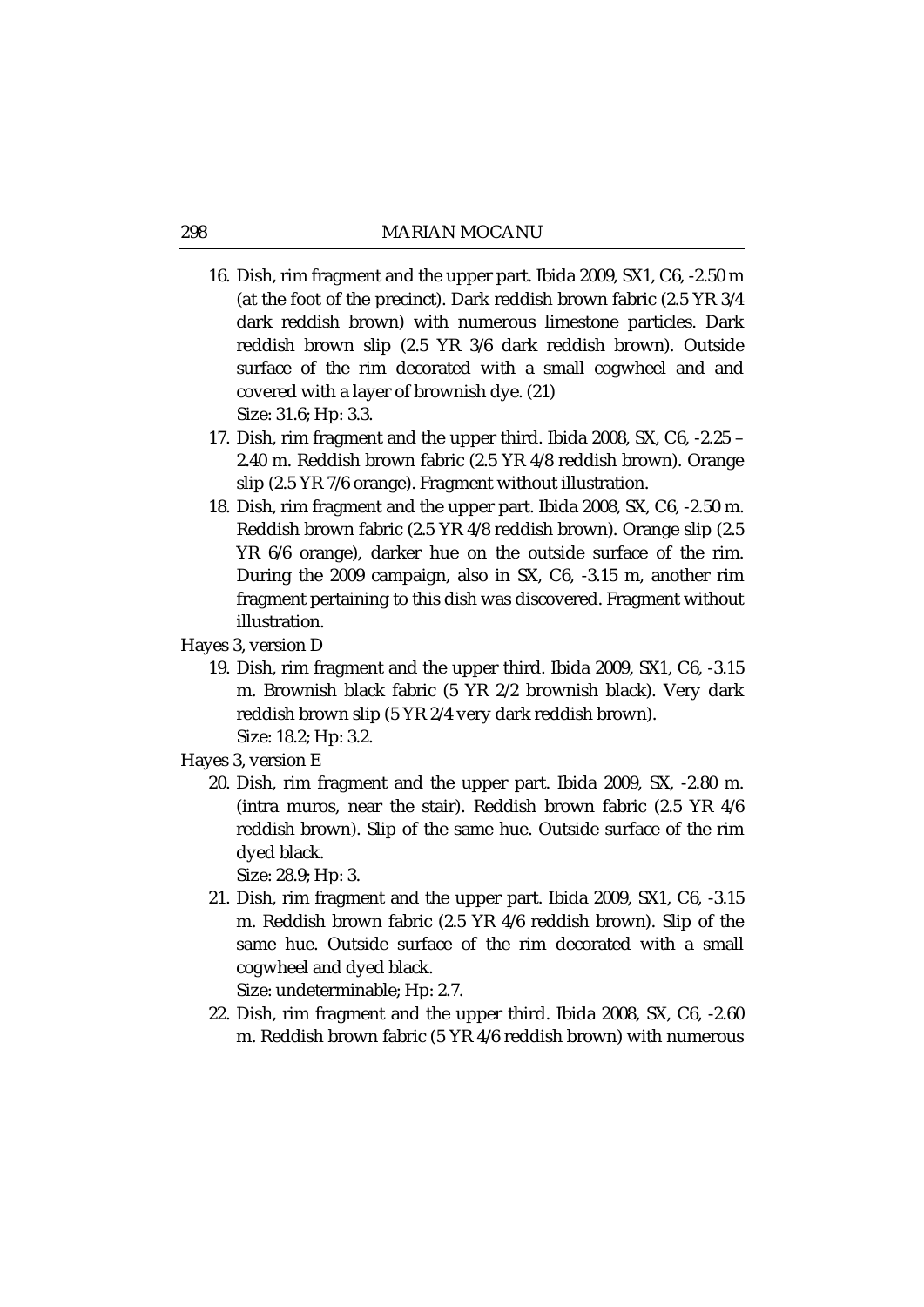impurities. Reddish brown slip (2.5 YR 4/8 reddish brown). Outside surface of the rim decorated with a small cogwheel. Size: 27.9; Hp: 3.3.

- 23. Dish, rim fragment. Ibida 2010, SX, G2, -1.20 m. Reddish brown fabric (2.5 YR 4/6 reddish brown). Slip of the same hue. On outside, rim decorated with a small cogwheel on three levels. Size: 28; Hp: 2.5
- 24. Dish, rim fragment. Ibida 2009, SX1, C6, -3.15 m. Orange fabric (5 YR 7/6 orange). Slip of the same colour. Outside surface of the rim decorated on three levels with a small cogwheel. Size: undeterminable; Hp: 2.4.
- 25. Dish, rim fragment. Ibida 2009, SX1, C6, -3.20 m. Reddish brown fabric (2.5 YR 4/6 reddish brown). Orange slip (5 YR 6/6 orange). On the outside surface of the rim, decorated with the cogwheel. Fragment without illustration.

Hayes 3, version F

- 26. Dish, rim fragment and the upper part. Ibida 2008 SX, C 6, -2.60 m. Reddish brown fabric (2.5 YR 4/8 reddish brown). Slip of the same colour, darker on the outside surface of the rim. Size: 23.5; Hp: 2.6.
- 27. Dish, rim fragment. Ibida 2008, SX, C6, -2.25 2.40 m. Reddish brown fabric (2.5 YR 4/6 reddish brown). Slip of the same colour. Size: 26; Hp: 2.4.
- 28. Dish, rim fragment. Ibida 2009, SX, C6, *extra muros*, -3 m. Reddish brown fabric (2.5 YR 4/6 reddish brown) with impurities. Slip of the same colour. Fragment without illustration.

Hayes 3, version G

29. Dish, rim fragment and the upper part of the body. Ibida 2009, SX1, C6, -3.15 m. Reddish brown fabric (2.5 YR 4/6 reddish brown). Orange slip (5 YR 6/6 orange). On outside, the rim is decorated with the cogwheel on three levels.

Size: 25.7; Hp: 4.

Hayes 8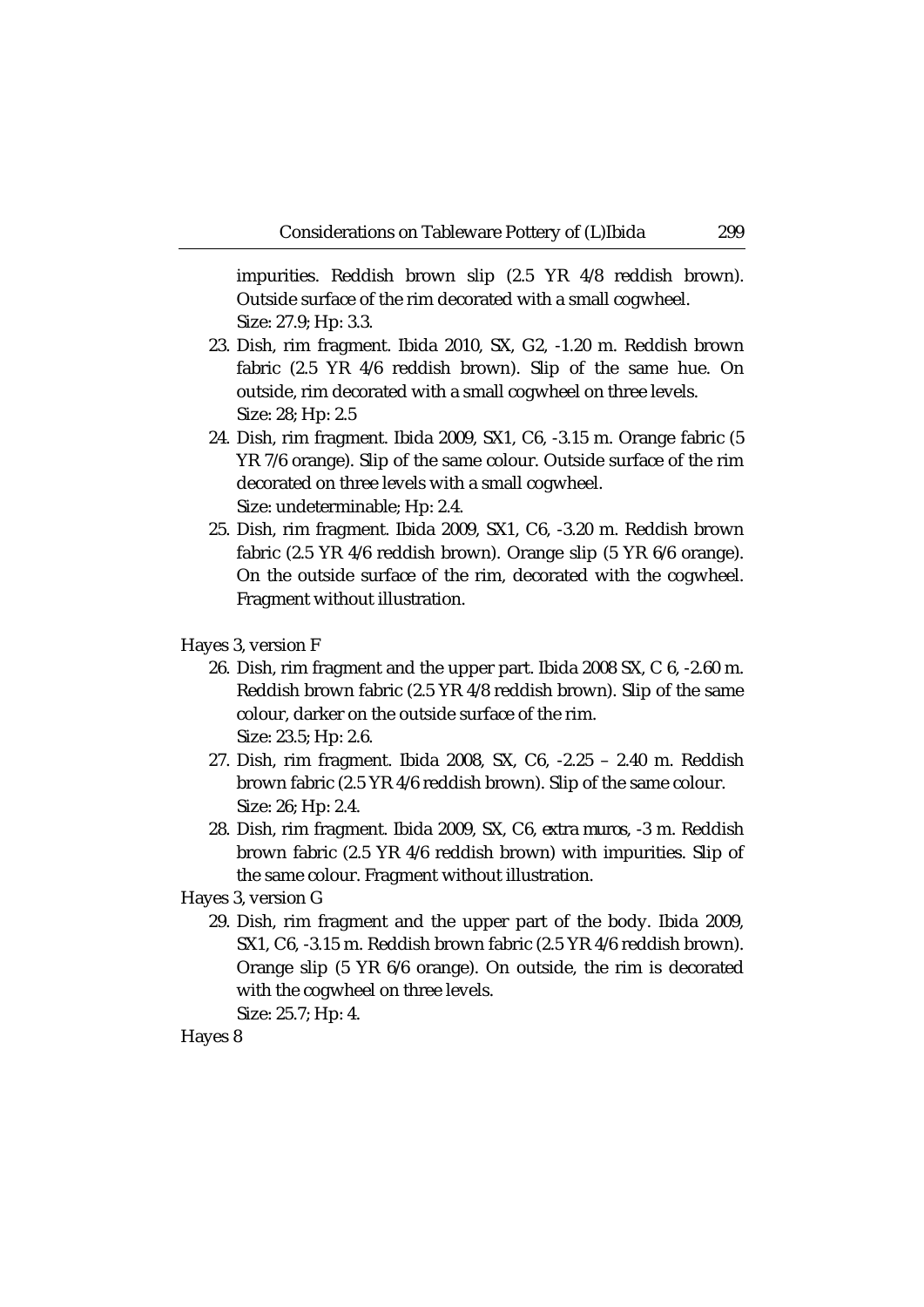30. Bowl, rim fragment and the upper part. Ibida 2008, SX, C6, -2.60 m. Reddish brown fabric (2.5 YR 4/6 reddish brown). Slip of the same colour.

Size: 14.2; Hp: 2.9.

31. Bowl, rim fragment. Ibida 2008, SX, C6, -2.25 – 2.40 m. Reddish brown fabric (2.5 YR 4/6 reddish brown). Slip of the same hue. Fragment without illustration.

Fragment with stamped decoration

- 32. Dish/Plate, bottom fragment. Reddish brown fabric (2.5 YR reddish brown) Slip of the same hue. Decor: rhombuses with a double frame enclosed within squares with a double square. Outward and inward, circles with the cogwheel. Size: 8; Hp: 4.5.
- Varia
	- 33. Plate/Platter, rim fragment and the upper third. Ibida 2009, SX, C6, *extra muros*, -3.15 m. Light grey fabric (5 YR 8/2 light grey) with limestone particles and other impurities. Yellow orange slip (7.5 YR 7/8 yellow orange), darker on the upper surface of the rim and shiner on outside. The upper part of the rim is decorated in relief. Size: 23.9; Hp: 3.4.
	- 34. Dish, rim fragment and the upper part. Ibida 2010, SX, C5, -3.40 3.80 m (at the foot of the beak). Bright reddish brown fabric (5 YR 5/8 bright reddish brown) with impurities. Without slip. On the outside surface of the rim and of the body, wavy incised decoration made with a comb, reminder of medieval pottery. Size: 21.8; Hp: 3.5
	- 35. Dish, bottom fragment. Ibida 2009, SX, C6 *extra muros*, -3.10 m. Orange fabric (2.5 YR 6/6 orange) with silver mica particles. Reddish brown slip (2.5 YR 4/6 reddish brown). Fragment without illustration.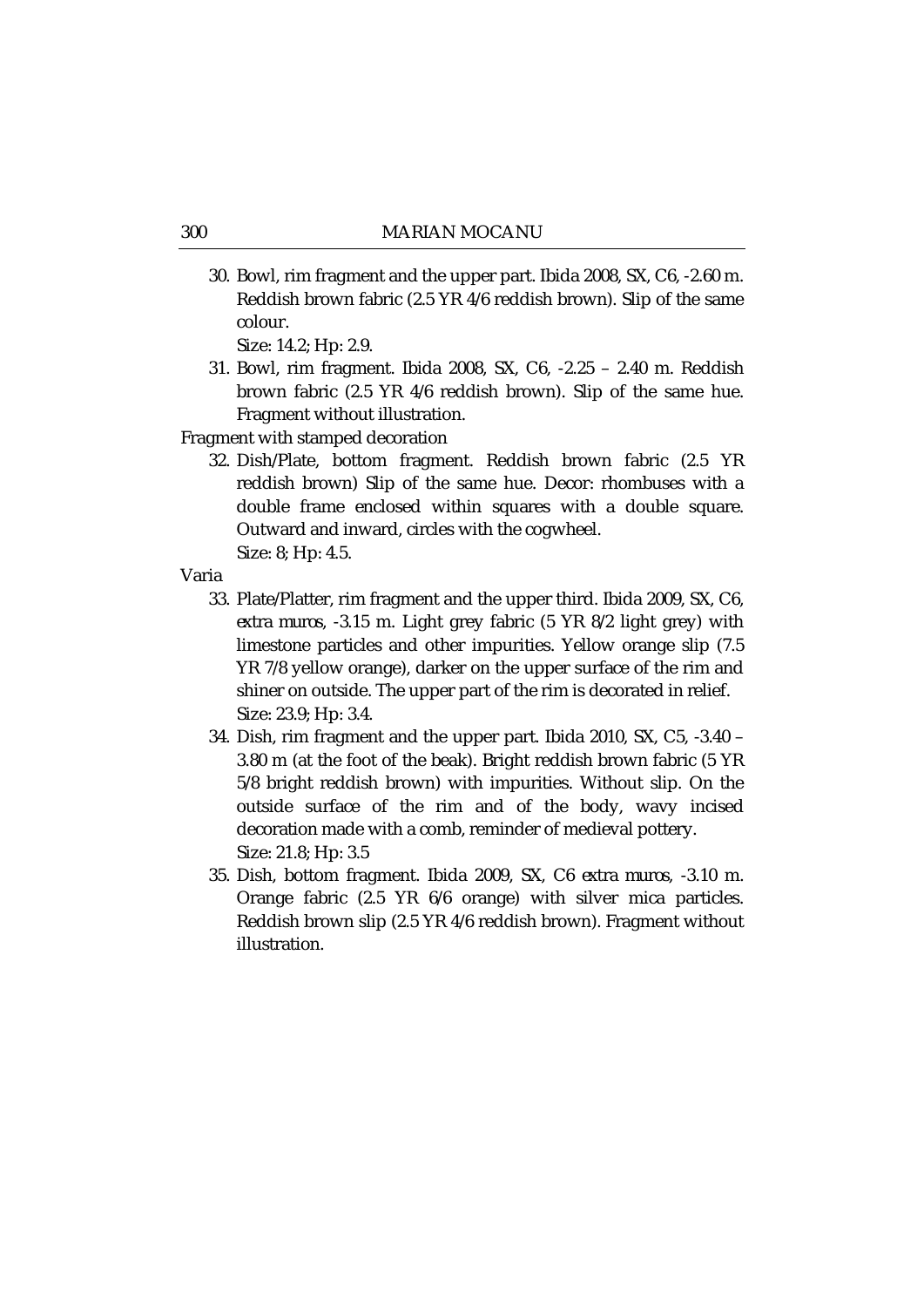### **REFERENCES**

ABADYE-REYNAL, C., SODINI, J.P. 1992. *La céramique paléochrétienne de Thasos (Aliki Delkos, fouilles anciennes)*, Athènes.

APARASCHIVEI, D. 2008. *Sectorul X*, in M. Iacob et al., *Slava Rusă, com. Slava Cercheză, jud. Tulcea [(L)Ibida]*. In: CCAR. Campaign 2007, 282–284.

APARASCHIVEI, D. 2009. *Sectorul X*, in M. Iacob et al., *Slava Rusă, com. Slava Cercheză, jud. Tulcea [(L)Ibida]*. In: CCAR. Campaign 2008, 197–198.

APARASCHIVEI, D. 2010. *Sectorul X*, in M. Iacob et al., *Slava Rusă, com. Slava Cercheză, jud. Tulcea [(L)Ibida]*. In: CCAR. Campaign 2009, 174–176.

ARSEN'EVA, T.M., DOMŽALSKI, K. 2002. *Late Roman red slip pottery from Tanais*, Eurasia Antiqua 8, 415–491.

BONIFAY, M. 2004. *Etudes sur la céramique romaine tardive d'Afrique*, Oxford.

BOGDAN-CĂTĂNICIU, I., BARNEA, A. 1979. *Ceramica și descoperiri mărunte*. In: BARNEA, I. BARNEA, I., BOGDAN-CĂTĂNICIU, I., MĂRGINEANU-CÂRSTOIU, M., PAPUC, GH. (eds.) *Tropaeum Traiani I. Cetatea*, Bucharest, 177–226.

DOMŽALSKI, K. 2012. *Late Roman Pottery from Pompeiopolis.* Online: www.klass-archaeologie.uni-muenchen.de/projekte/pompeiopolis/projekt /materialstudien/fruehroemkeramik.pdf (18/9/2012), p. 7, fig. 3/10–11.

HAYES, J.W. 1972. *Late Roman Pottery*, London.

HAYES, J.W. 2008, *Roman Pottery. Fine-Ware Imports*. In: *The Athenian Agora*, XXXII, Princeton, New Jersey.

KENRICK, P.M. 1985. *Excavations at Sidi Khrebis Benghazi (Berenice)*, vol. I, Part 1, *The Fine Pottery*, Tripoli.

MOCANU, M. 2011a. *Ceramica romană târzie cu decor ștampilat descoperită la (L?)Ibida*, Pontica 44, 293–309.

MOCANU, M. 2011b. *Considerații privind ceramica de masă de la (L)Ibida. Studiu de caz. Sectorul Extramuros Vest III*, Peuce, S.N. 9, 225–252.

MOCANU, M. 2012. *Notes on the "African Red Slip Ware" ceramics in Scythia Minor*, SAA 18, 330.

OPAIȚ, A. 1985. Einige Beobachtungen zur spätrömischen Keramik mit rotem Überzug, Dacia N.S. 29, 153–163.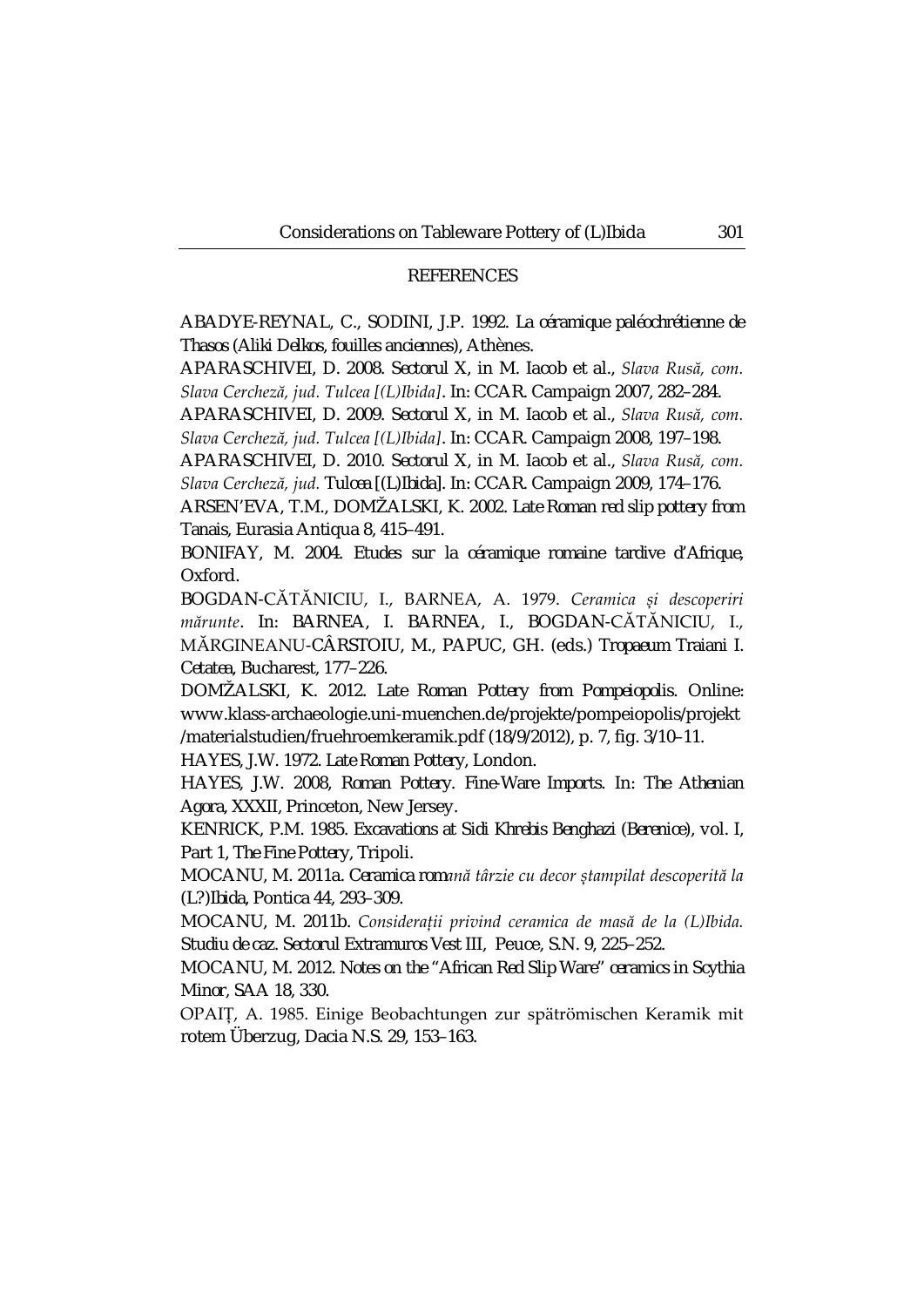OPAIȚ, A. 1996. Aspecte ale vieții economice din provincia Scythia (sec. IV – VI p.Chr.), Bucharest.

OPRIȘ, I. C. 2003, Ceramica romană târzie și paleobizantină de la Capidava în contextul descoperirilor de la Dunărea de Jos (sec. IV – VI p. Chr.), Bucharest.

PARASCHIV, D. et al. 2008. Sectorul Curtina G, in M. Iacob, et al., Slava Rusă, com. Slava Cercheză, jud. Tulcea [(L)Ibida]. In: CCAR. Campaign 2007, 281–282.

SUCEVEANU, A. 1982. Contribuții la studiul ceramicii romano-bizantine de la Histria, SCIVA, 33, 1, 79–108.

SUCEVEANU, A. 2007. Histria XIII. La basilique épiscopale, Bucharest.

TOPOLEANU, F. 2000. Ceramica romană și romano-bizantină de la Halmyris (sec. I–VII d.Ch.), Tulcea.

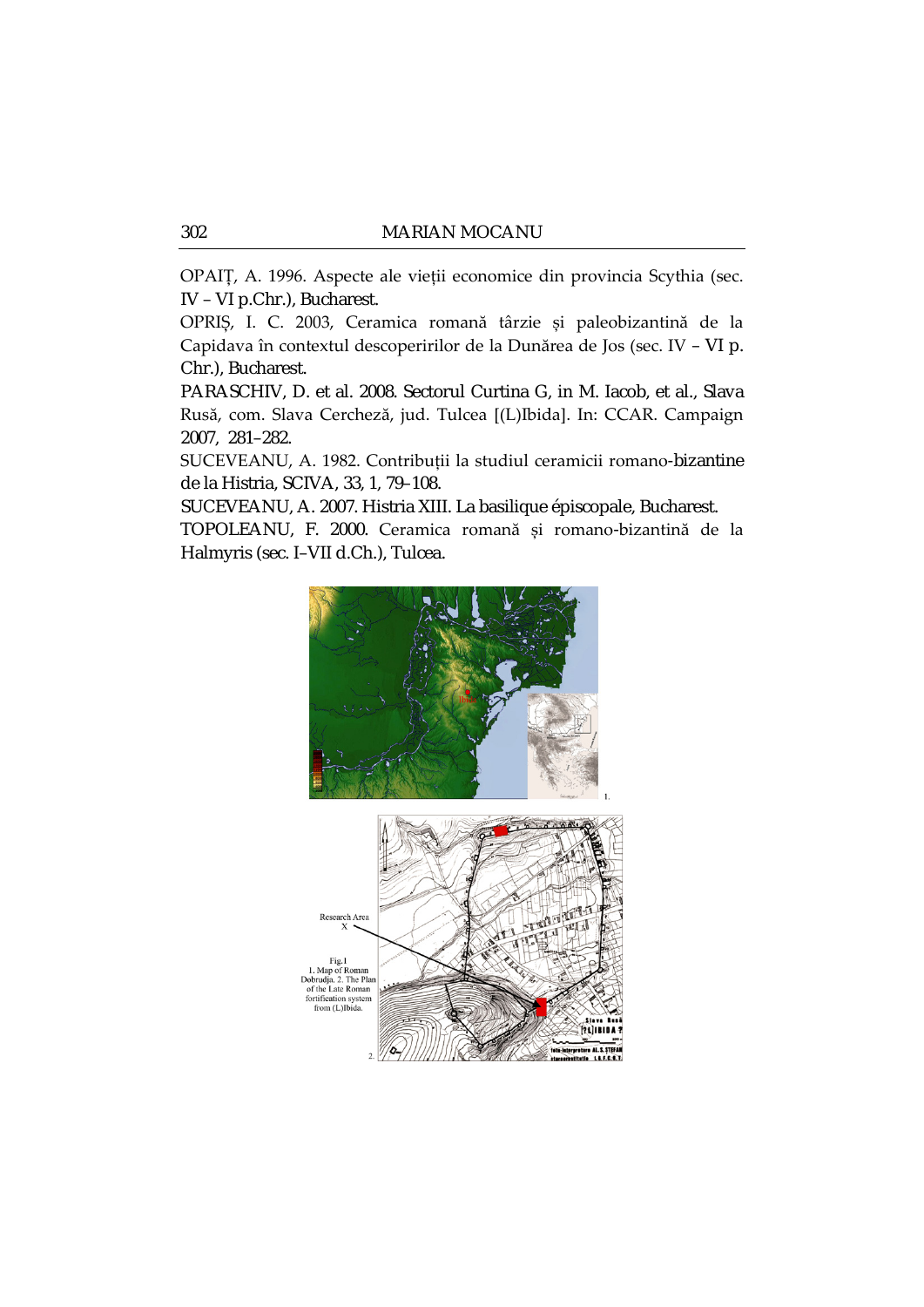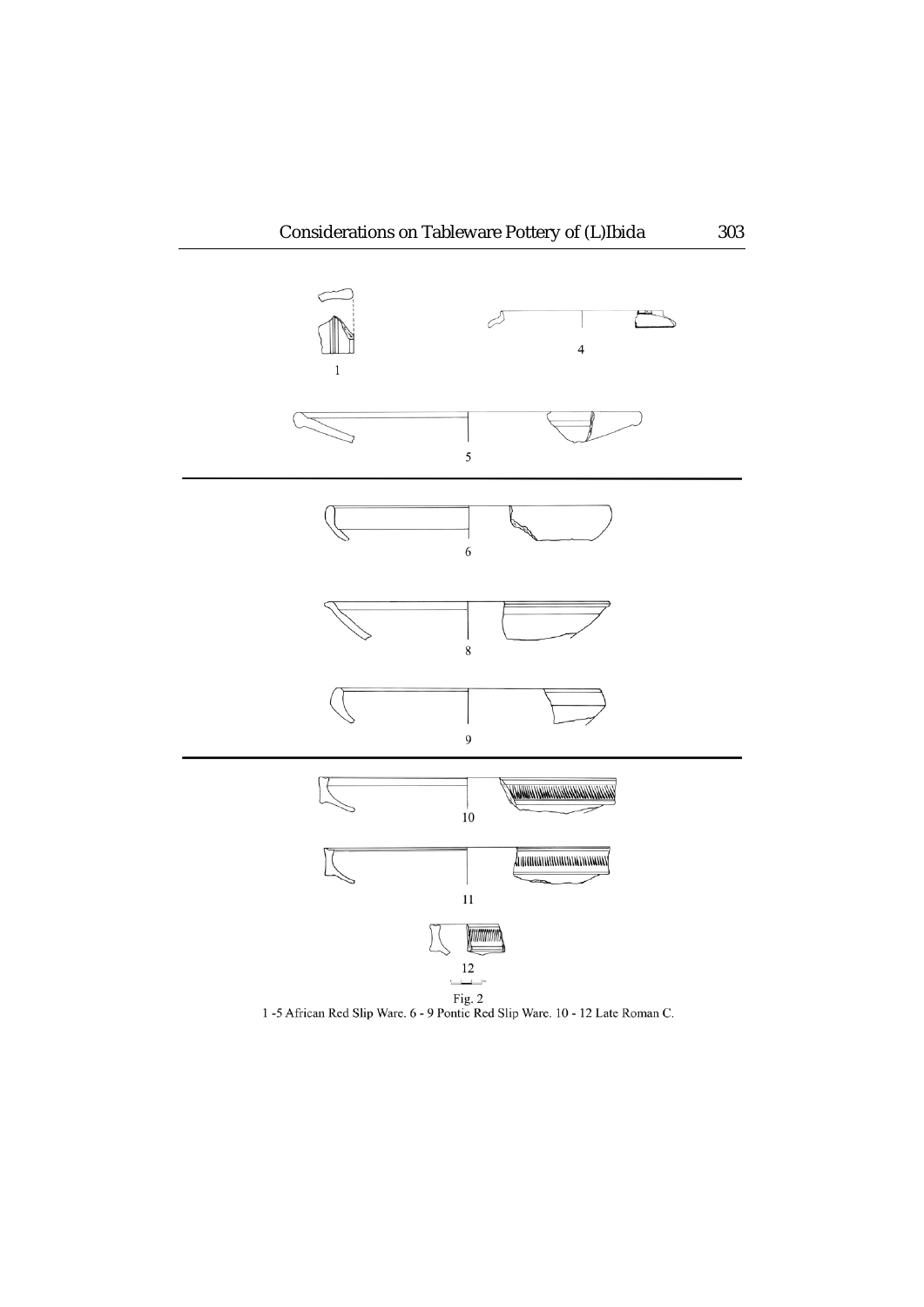